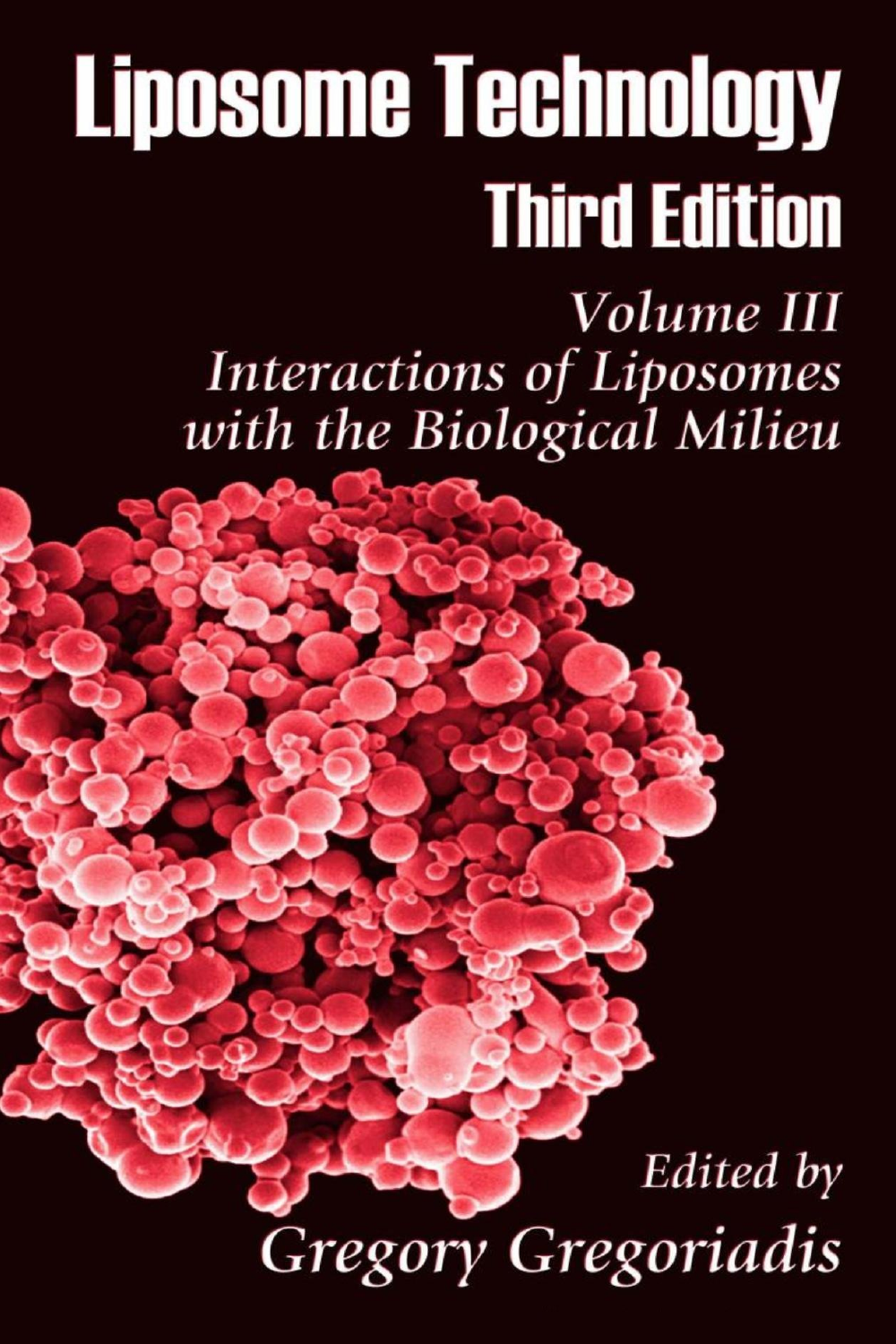# 17

## Lung Surfactants: Correlation Between Biophysical Characteristics, Composition, and Therapeutic Efficacy

#### Oleg Rosenberg, Andrey Seiliev, and Andrey Zhuikov

Department of Medical Biotechnology, Central Research Institute of Roentgenology and Radiology, Ministry of Health, St. Petersburg, Russia

#### INTRODUCTION

Lung surfactant is a lipoprotein complex covering the alveolar epithelial surface of the lungs (1). It was discovered about 50 years ago when the pathogenesis of respiratory failure, which some premature newborns suffered from immediately after birth, was being investigated. In 1959, Avery and Mead (2) first found out that bronchoalveolar lavage (BAL) fluid of newborns with the disease of hyaline membrane, which is now known as respiratory distress syndrome in infants (IRDS), lowered surface tension less than BAL of healthy newborns.

Lung surfactant is synthesized in type II pneumocytes, stored in the lamellar bodies (LBs), and secreted to the alveolar space (3). It reduces the surface tension at the air–water interface from  $72 \text{ mN/m}$  to  $20 \text{ to } 25 \text{ mN/m}$  and makes alveolar ventilation and gas exchange possible preventing alveoli from collapsing, i.e., it ensures respiratory mechanics. Surfactant also prevents pulmonary edema formation and provides host defense properties in the lung.

Abnormalities of pulmonary surfactant system have been described in IRDS (2), acute lung injury (ALI), and acute respiratory distress syndrome (ARDS) (4–6), pneumonia (7–10), cystic fibrosis (11,12), idiopathic pulmonary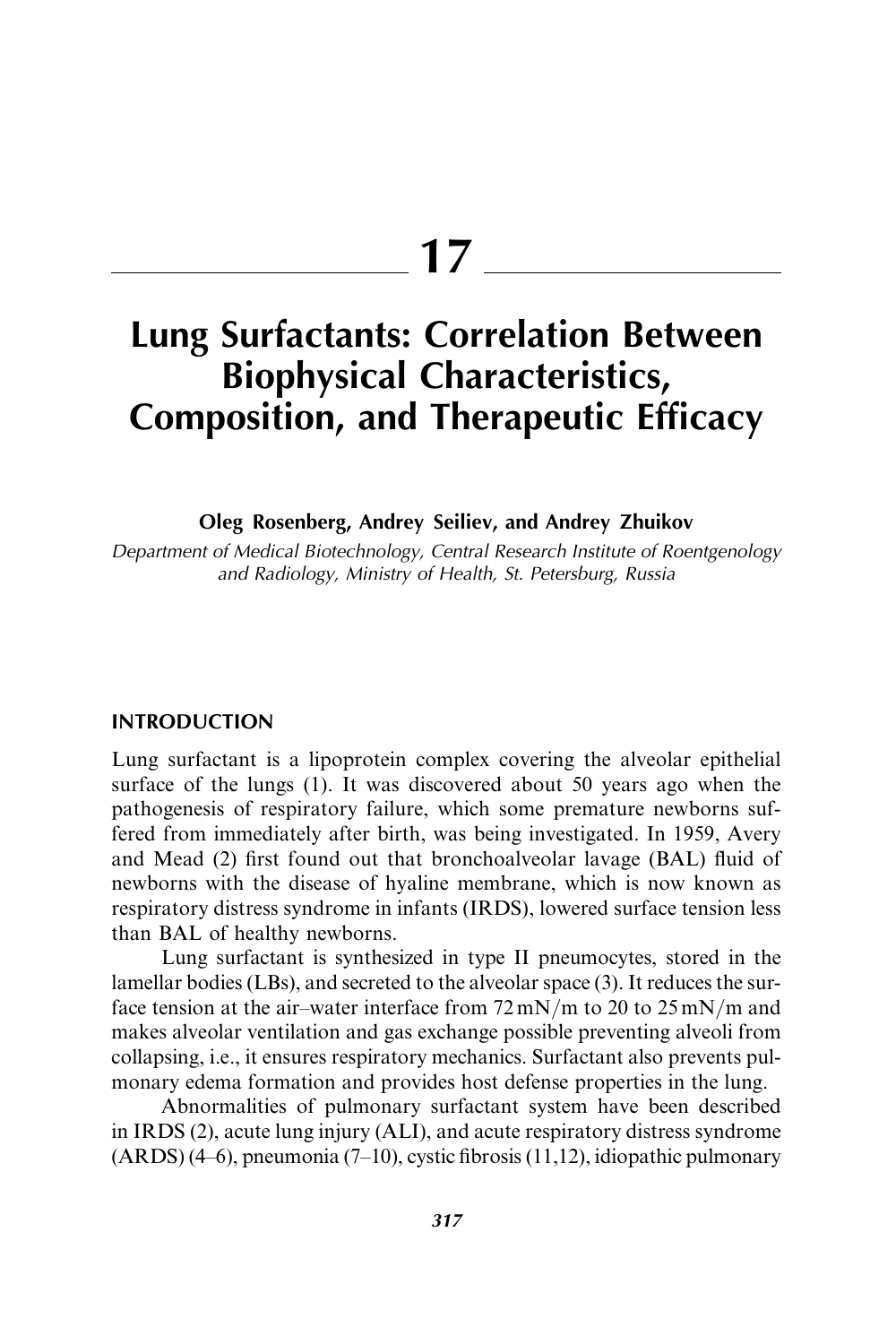fibrosis (13,14), atelectasis (15), radiation injury (16), asthma (17–23), chronic obstructive pulmonary diseases (COPD) (24), sarcoidosis (25), tuberculosis (26,27), and others (24). The surfactant system undergoes both qualitative and quantitative alterations. In ARDS, the main biochemical abnormalities comprise an 80% fall in the total phospholipids (PLs), decrease in comparative content of dipalmitoyl phosphatidylcholine (DPPC), phosphatidylglycerol (PG) and other lipid fractions, and loss of surfactant-associated proteins (5). Surfactant function is also inhibited by leaked plasma proteins, oxygen radicals, and proteases in the alveolar compartment.

In 1980, Fujiwara et al. (28) first demonstrated high therapeutic efficiency of PL extract from bovine lung with the addition of palmitic acid (PA) and DPPC in IRDS. Surfactant therapy of IRDS is considered to be one of the major advances in neonatology in our time. About 10 preparations of lung surfactant have been developed and applied for IRDS treatment. This success induced the attempts of application of exogenous surfactants in the treatment of ALI/ARDS and other lung diseases. However, clinical trials in ARDS have had rather conflicting results (29). Parallel with efficient usage of surfactants (30,31), some studies did not result in any improvement in either oxygenation or survival (32). Among the reasons for the failure can be different etiology of ARDS (33), late surfactant administration (31), wrong dose (33), mode of delivery (32,34,35), difference in the surfactants themselves, and mistakes in planning and conducting of clinical trials (36).

In this article, we have made an attempt to analyze the experience in the clinical application of exogenous lung surfactants and discuss some conditions of their usage whose observing or neglecting can lead to success or failure of the treatment. We have tried to answer the questions of what is an ideal formulation of pulmonary surfactant and what is the mode of its application for the treatment of different lung diseases.

#### BASIC BIOPHYSICAL AND BIOCHEMICAL PROPERTIES OF THE LUNG SURFACTANT SYSTEM

#### Composition of Lung Surfactant

The composition of the surfactant may vary with such factors as species, age, lung compartment, disease states, diet, method of isolation, and so on (37). Surfactant isolated from lung BAL of healthy mammals consists of about 90% lipids and 10% proteins. Ten percent to twenty percent of the lipids are neutral and the remaining 80% to 90% is PL. About 80% of PL is phosphatidylcholine (PC), about 50% to 60% of PC is DPPC, and about 10% of PL is PG. There are also small quantities of phosphatidylethanolamine (PE), phosphatidylserine (PS), phosphatidylinositol (PI), and sphingomyelin (SM) (1,37–39).

About a half of protein fraction of surfactant is composed of four surfactant-associated proteins: SP-A, SP-B, SP-C (40), and SP-D (41).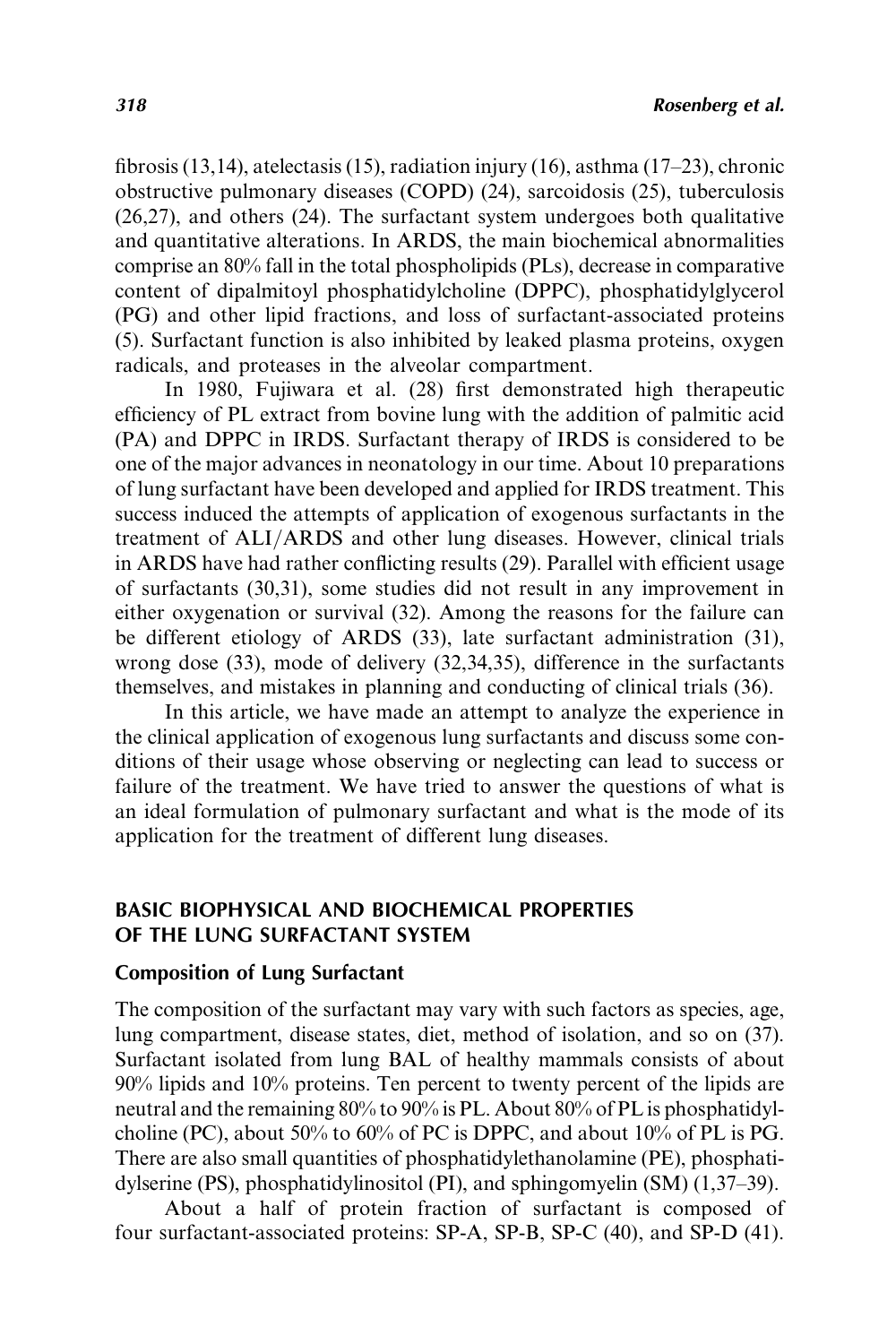Whereas SP-B and SP-C are extremely hydrophobic low-molecular-weight proteins, SP-A and SP-D are hydrophilic high-molecular-weight proteins from the protein family of collectins. SP-A represents 4% of surfactant and SP-B and SP-C each make up less than  $1\%$  (37).

The lipid and protein components of the surfactant are assembled and packaged in type II cells as LB, which are then secreted into the airspace and form tubular myelin, the direct precursor to the surfactant film at the air–liquid interface. LB and tubular myelin are dense forms of alveolar surfactant. The less dense and smaller aggregates of surfactant are formed during respiratory motion. They are taken up by type II cells or by macrophages, which results in a consistent ratio between functionally active large surfactant aggregates and dysfunctional small aggregates in normal lung.

#### Functions of Lung Surfactant System

Initially, surfactant was thought to be a key player only in the biophysical behavior of the lung. It is known that during the cycle of inspiration and expiration, fast and repeated alteration of alveolar surface size and, correspondingly, the area of surfactant cover occur. The surface tension of water which covers glicocalex of alveolar cells is  $72 \text{ mN/m}$ . Surfactant adsorption on alveolar surface decreases the surface tension to  $23 \text{ mN/m}$ , which facilitates the work of breath and provides respiratory mechanics (42).

Experimental data in vitro (42) and in vivo (43–45) shows that the surface tension at compression (expiration) falls to about  $0 \text{ mN/m}$  at the water–air interface (42). However, both we and other investigators have been confused by the lack of physical sense in this finding (46). We think that the following statements can explain surface phenomenon in inspiration/ expiration cycle more profoundly. The quantity of surface-active molecules in water phase of alveoli is much more than necessary for monolayer formation on the air–water interface. Therefore, the molecule adsorption on the surface is maximum, and the surface tension coincides with one on the PL–air interface and is about  $25 \text{ mN/m}$  (42,47,48). Furthermore, many experimental data show that the surfactant film on the air–water interface may consist (probably partly) of not one but three layers (42,49,50).

The high concentration of surfactant molecules on the interface means that when the surface area decreases, they come tightly to each other; and on reaching the tightest packing, repulsive force will result in exertion in the film, which will compensate the force compressing the surface. In rheology, it is named concatenation of viscosity and elasticity. The force that compresses the surface is surface tension on air–water interface in alveolar  $(25 \text{ mN/m})$ after adsorption). At pressure reduction (expiration), this force tries to reduce the surface. Finally, elastic stress will balance the surface tension force, and the resulting ''force'' will be equal to zero. This is the resulting surface force, which is measured as surface tension. Surfactant surface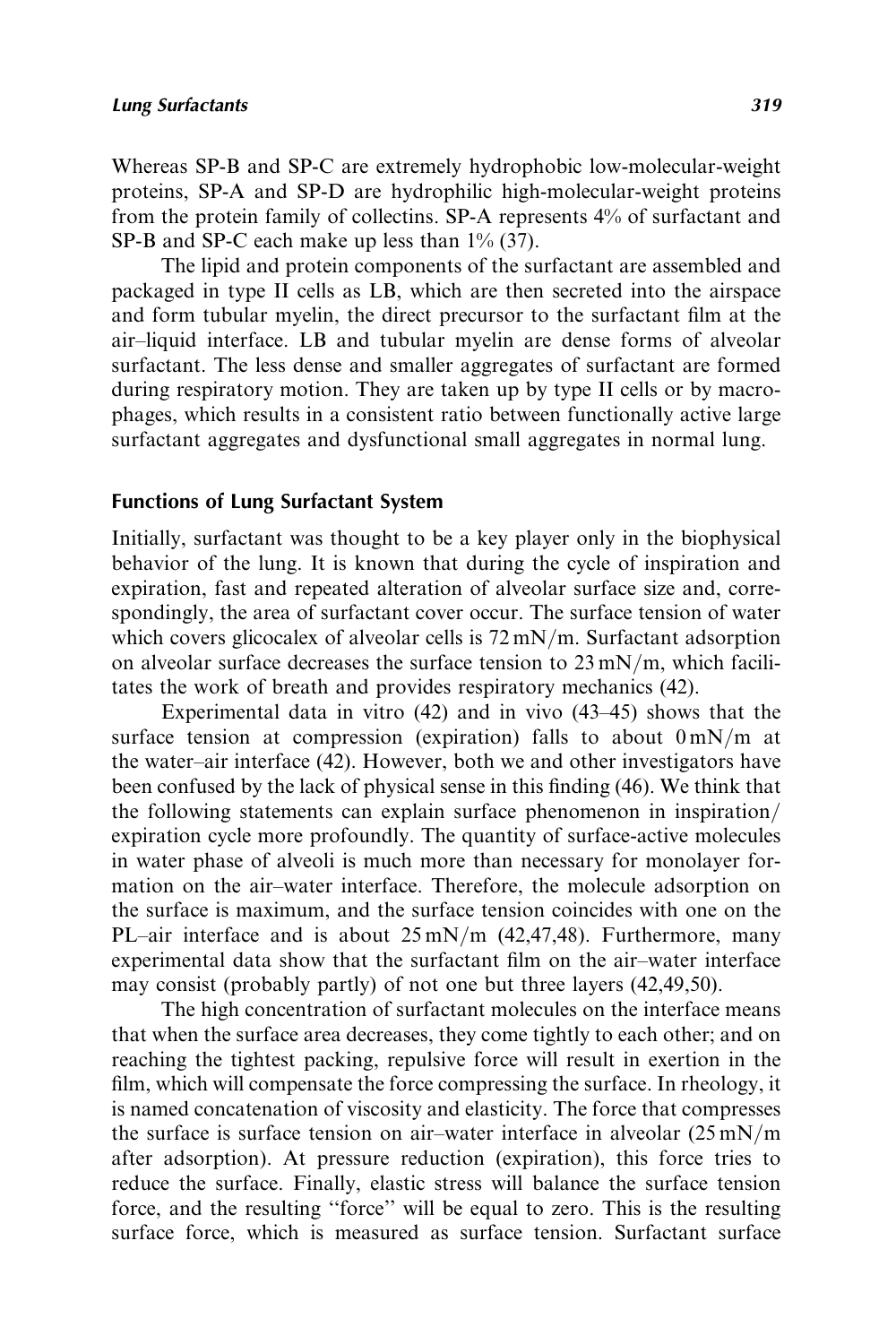tension cannot be less than  $25 \text{ mN/m}$ , (PL surface tension on air–water interface), while the resulting surface ''force'' can fall to zero. Because surfactant film is not solid, its molecules are squeezed out of the surface of the water phase. Surfactant bilayer located under the monolayer may prevent molecule squeezing out and increase the stability of the film.

When the surface area is the least at expiration, and surfactant film is in the condition of its maximum compression, the force of elastic tension is practically completely balanced by surface tension force and resulting ''force'' is equal to zero. Therefore, there are no reasons for the following reduction of alveolar surface and its collapse. The available data on surface forces in surfactant films on air–water interface can be explained by this concept.

Although stabilizing the lungs is undoubtedly the major physiological function of surfactant, there is evidence that surfactant system may also serve other functions: it affects the permeability of the alveolar–capillary barrier to soluble compounds (51) and contributes to innate and adaptive immunity of the lung. Surfactant proteins act as a first-line defense against invading microorganisms and viruses (51–53). Moreover, they possess binding capacity for aeroallergens, highlighting the possible role of the pulmonary surfactant system in allergic diseases such as asthma (54,55).

Every component of surfactant complex plays its own role in polyfunctional surfactant activities. The key element in all pulmonary surfactants, DPPC, is considered to be the most important component with respect to its biophysical function (56). Anionic PL, especially PG, are responsible for modulating the properties of surfactant interfacial films, improving their stability during compression, and facilitating the adsorption and refining of PL on the air–lipid interface. PG can stimulate uptake of liposomal PC by type II cells (57). PA interacts with DPPC and/or SP-B to increase the movement of surfactant from the subphase and to stabilize the surfactant complex at the air–water interface (58–61). Cholesterol may play an important role in the lateral phase organization of surfactant structures (62).

Of particular interest are the specific surfactant-associated proteins that control the normal lifecycle of endogenous surfactant. SP-B and SP-C are mainly important for the biophysical properties of surfactant. SP-A and SP-D contribute essentially to host defense, which is realized in two ways: interaction with potentially injurious agents and alteration of the behavior of immune cells (63). SP-A and SP-D bind various microorganisms (64,65), lipids, and other exogenous substances. They stimulate alveolar macrophages (AM) (5,65–68) and influence the behavior of mast cells, dendric cells, and lymphocytes (69). SP-A inhibits the maturation of dendric cells, whereas SP-D enhances the ability of the cells to take up and present antigen, thereby enhancing adaptive immunity. SP-D may reduce the number of apoptotic cells (70,71). Transgenic models (SP-A null mice and SP-D null mice) demonstrates the importance of these proteins in the setting of bacterial and virus pneumonia (72). SP-A and SP-D have differential roles in modulating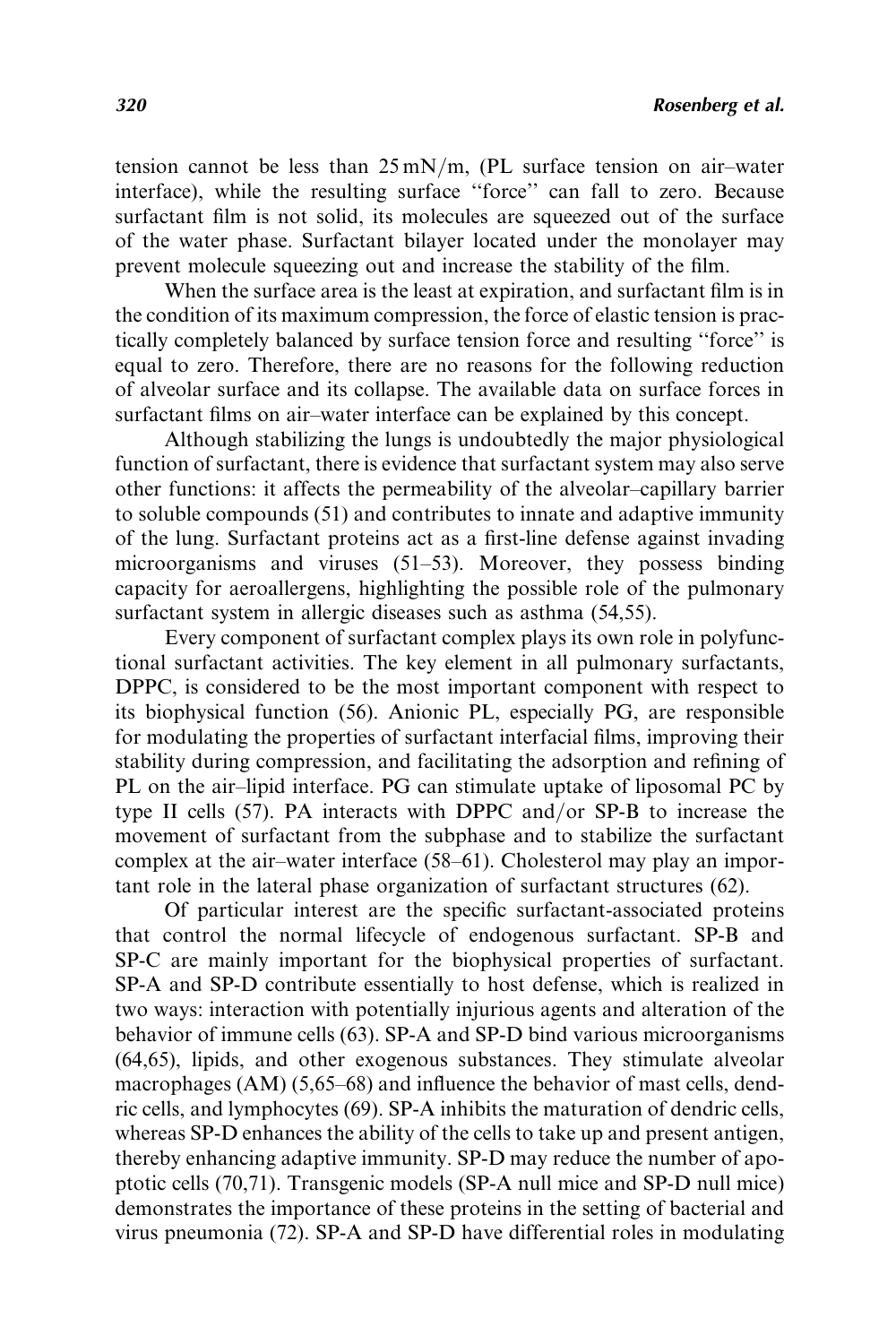the inflammatory response to noninfectious lung injury (73). The overall effect of SP-D might be anti-inflammatory, whereas SP-A can contribute to both pro- and anti-inflammatory activity.

SP-B and SP-C play an important role in lung mechanics. Genetic deactivation of the SP-B gene induces irreversible and lethal respiratory failure both at birth (74,75) and in adults (76) due to incapability to maintain an opened respiratory surface. However, the controversial role of SP-B in monolayer refining and formation of a DPPC enriched layer is being discussed. It is thought now that SP-B brings lateral stability to the DPPC-rich monolayer of PL by both electrostatic and hydrophobic interactions (77). The analysis of the structure of lipid films at the nanoscopic level suggests that SP-B and SP-C alter the structure of surfactant films to optimize film rheological behavior under the dynamic conditions imposed by the lungs (78,79). Besides SP-A, SP-B is necessary for the formation of tubular mielin from secreted LB material. SP-B plays a role in host defense of the lung together with SP-A (80–82). SP-C, the smallest pulmonary surfactantassociated polypeptide, can have several functions: it contributes to the formation and dynamics of surfactant films at the air–liquid interface (83,84), prevention of surfactant inactivation by serum proteins, modulation of surfactant PL turnover, and binding to bacterial lipopolysaccharides (LPS).

#### ABNORMALITIES OF LUNG SURFACTANT IN DIFFERENT PATHOLOGIES

#### Infant Respiratory Distress Syndrome

The surfactant deficiency in IRDS results in direct biophysical consequences, i.e., high abnormalities in the mechanical properties of the respiratory system (84). There is evidence that variation in the level of surfactantassociated proteins expression or genetic variation in their genes is associated with IRDS (85) and congenital pulmonary alveolar proteinosis (86,87).

#### Acute Respiratory Distress Syndrome

ARDS described in 1967 by Ashbaugh et al. (4) can develop after the action of both direct injurious factors such as pneumonia, aspirated toxic agents, gastric contents, and others (direct ARDS), and as a result from inflammatory processes due to numerous systematic disorders such as sepsis, multitrauma, multiple blood transfusions, and others (indirect ARDS). It is associated with biochemical and biophysical abnormalities in the surfactant. In ARDS, marked increase in alveolar surface tension is observed. It resulted from a lack of surface-active compounds, changes in PL, fatty acid, neutral lipid, and surfactant-associated proteins; loss of the surfaceactive large surfactant aggregate fraction; inhibition of surfactant functions by leaked plasma proteins, inflammatory mediators, oxygen radicals, and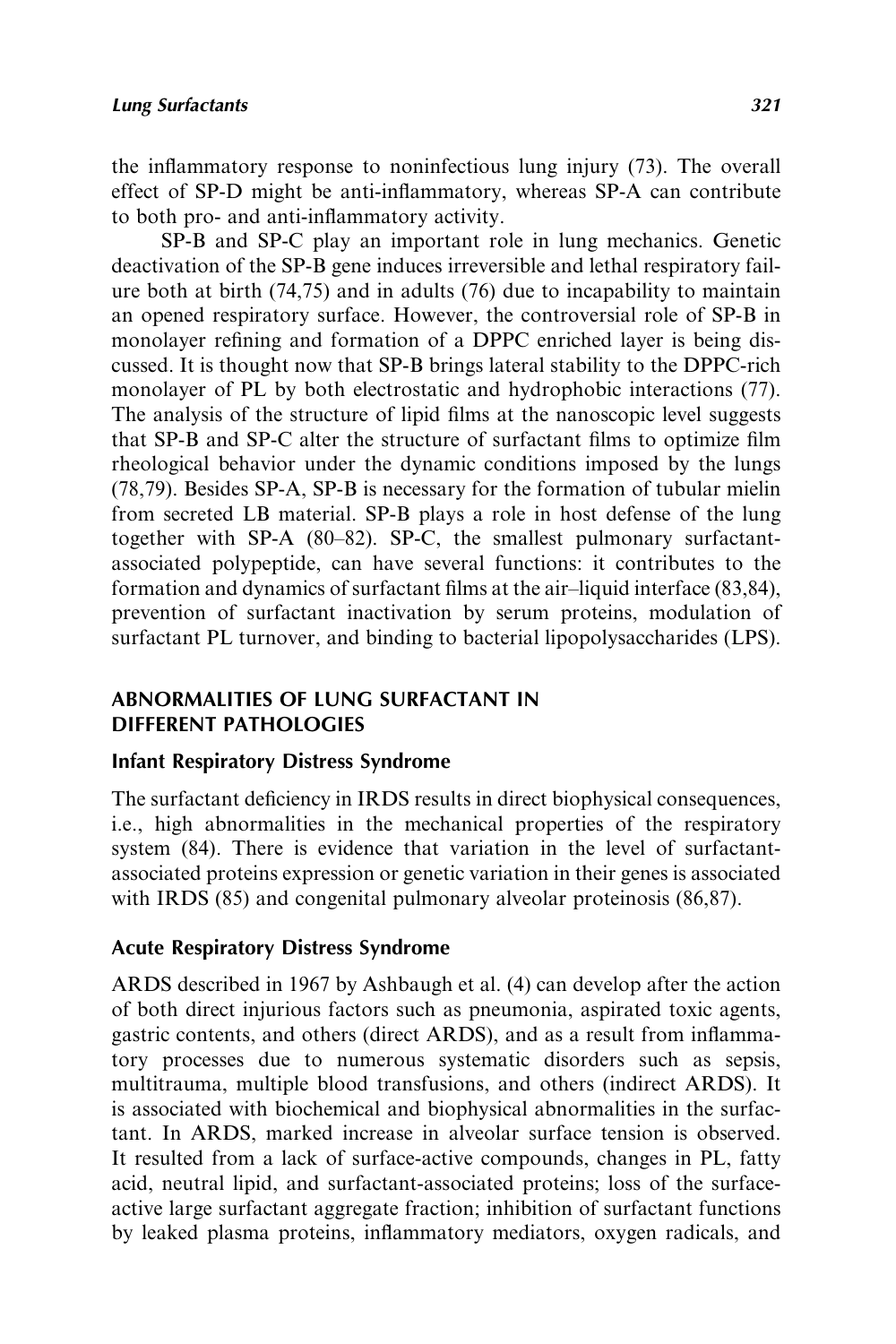proteases in the alveolar compartment; incorporation of surfactant PL and proteins into polymerizing fibrin (4,6,39,88,89).

The studies of the PL composition of bronchoalveolar lavage fluid (BALF) samples from patients with ARDS discovered the overall reduction of PL content; significant change in the distribution of PL classes including a marked decrease in PG, increase in the portion of the minor components (PE, PS, PI, and SM), and reduction of PC; significant decrease (to about 80% of control values) of the portion of PA, and the increase of the portion of unsaturated fatty acids in PL; nearly twice reduction of DPPC (6,88–90). In ARDS, a significant decline of SP-A, SP-B, and SP-C but not of SP-D was demonstrated (6,88,90,91). SP-A and SP-B levels remained decreased at least within 14 days after ARDS beginning (91).

Surfactant disturbance also involves some abnormalities at the higher levels of its structural organization. In model lung injury and ARDS (6,92,93), an increase of smaller surfactant aggregates occurs. It is paralleled by a loss of SP-B and surface activity. The increase in air–blood barrier permeability in ARDS causes plasma protein leakage into alveolar space. Among them, albumin (94,95), hemoglobin (96), and particularly fibrinogen or fibrin monomers (95–99) have strong surfactant-inhibitory properties. The presence of SP-B and SP-C in physiologic quantities reduces the sensitivity of surfactant to fibrinogen inhibition (99,100). The process of fibrinogen polymerization in surfactant presence results in loss of surfactant PL from the soluble phase due to their binding to fibrin strands, which is accompanied by the complete loss of surface activity in these areas (101,102). The surface activity can be largely restored by adding fibrinolytic agents (103,104).

Other mechanisms leading to surfactant dysfunction include nitration of some surfactant-associated proteins (particularly SP-A), degradation of surfactant lipid components due to increased phospholipase activity, and direct oxidation of surfactant (92).

The abnormalities of lung surfactant in ARDS cause dramatic pathophysiologic changes: alteration in lung mechanics, alveolar instability, atelectasis, and the decrease of lung compliance, which results in impairment of gas exchange (105), and a decreased resistance to secondary lung infection. Although the exact contribution of individual surfactant component to the alveolar host defense system is not completely clear, the marked decrease in SP-A content (6,89–91) and the evidence of degradation of SP-A in vivo in the lungs of ARDS patients (106) suggest a loss of opsonizing capacity to pathogens (90,107).

Very few data are available on the influence of surfactant treatment on biochemical and biophysical parameters of surfactant in ARDS (35,108). BALs were performed three hours prior to, and 15 to 18 hours and 72 hours after, surfactant administration to the patients and healthy volunteers (35). Surfactant treatment resulted in a marked increase in the lavagable PL, but predominance of the alveolar surfactant-inhibitory proteins was still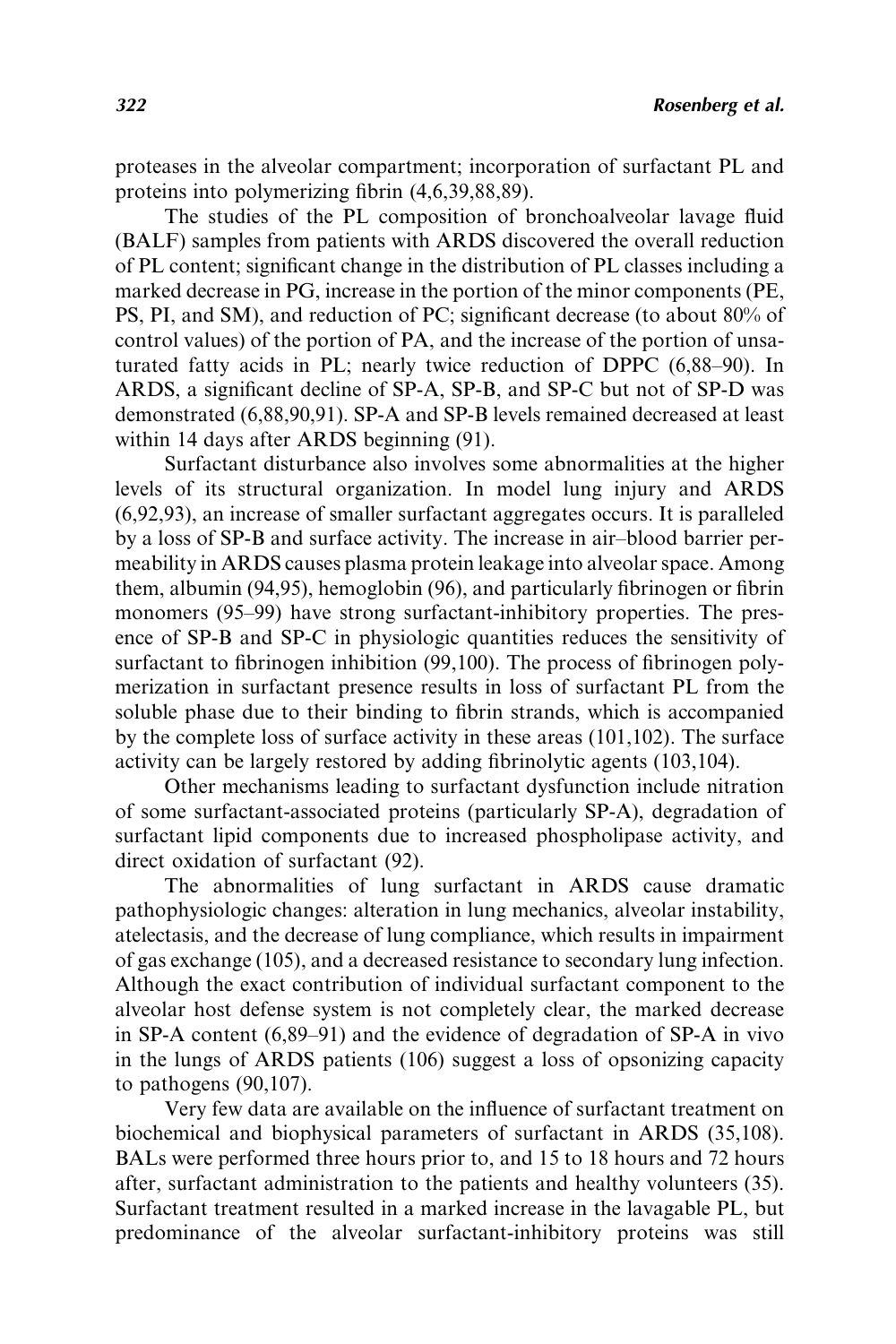## $\mathcal{L}$

encountered. Essential or even complete normalization of the PL profile, large surfactant aggregates fraction, SP-B and SP-C (but not SP-A) content, and the fatty acid composition of the PC was noted. So, surfactant administration in severe ARDS causes restoration of surfactant properties.

#### Asthma

Accumulating data indicate that airway obstruction, which is thought to be caused by smooth muscle constriction, mucosal edema, and secretion of fluid into the airway lumen, may partly be due to a dysfunction of pulmonary surfactant (54,55,109,110). Surfactant obtained from BAL and sputum of patients with asthma has decreased surface activity and changes in composition (17). It has been shown in animal models of asthma that though the change in the amount of surfactant is little, it may be in a less functional form (111). Cheng et al. (112) demonstrated that, in a guinea-pig model of chronic asthma, the surfactant pool size and content of large surfactant aggregates was decreased.

#### Pneumonia

The surfactant in BAL fluid from patients with pneumonia has reduced PC and PG content, and alterations in fatty acid composition. These changes are qualitatively similar to those registered in patients with ARDS. The amount of SP-A is also decreased and the surfactant surface tension lowering function is disturbed, partly due to the alterations in lipid components (6). As found in other conditions, where hydrophilic surfactant protein content is diminished, host defense functions may be impaired.

#### Tuberculosis

In experimental tuberculosis model (26), it was shown that the neutral lipids increase in BAL, whereas the total PL decreases. The enhancement of the permeability of endothelia and alveolar cell membranes results in intracellular edema and liquid leakage into alveolar space. Metabolic processes in type II cells and, therefore, the synthesis and recycling of new surfactant are disturbed, resulting in its deficiency. The functions of AM are also impaired: incomplete phagocytosis results in Mycobacterium tuberculosis persisting in AM. Antituberculosis drugs usually stop inflammation development in tuberculosis animal model, but long application of these drugs, for example, the combination of isoniazid, rifampicin, and ethambutol, causes disturbances of biosynthetic processes in type II cells (26).

Surfactant abnormalities often result in very severe consequences, even death. So the attempts to stop this process by means of surfactant administration seem to be quite promising and a logical way for the treatment of these pathologies.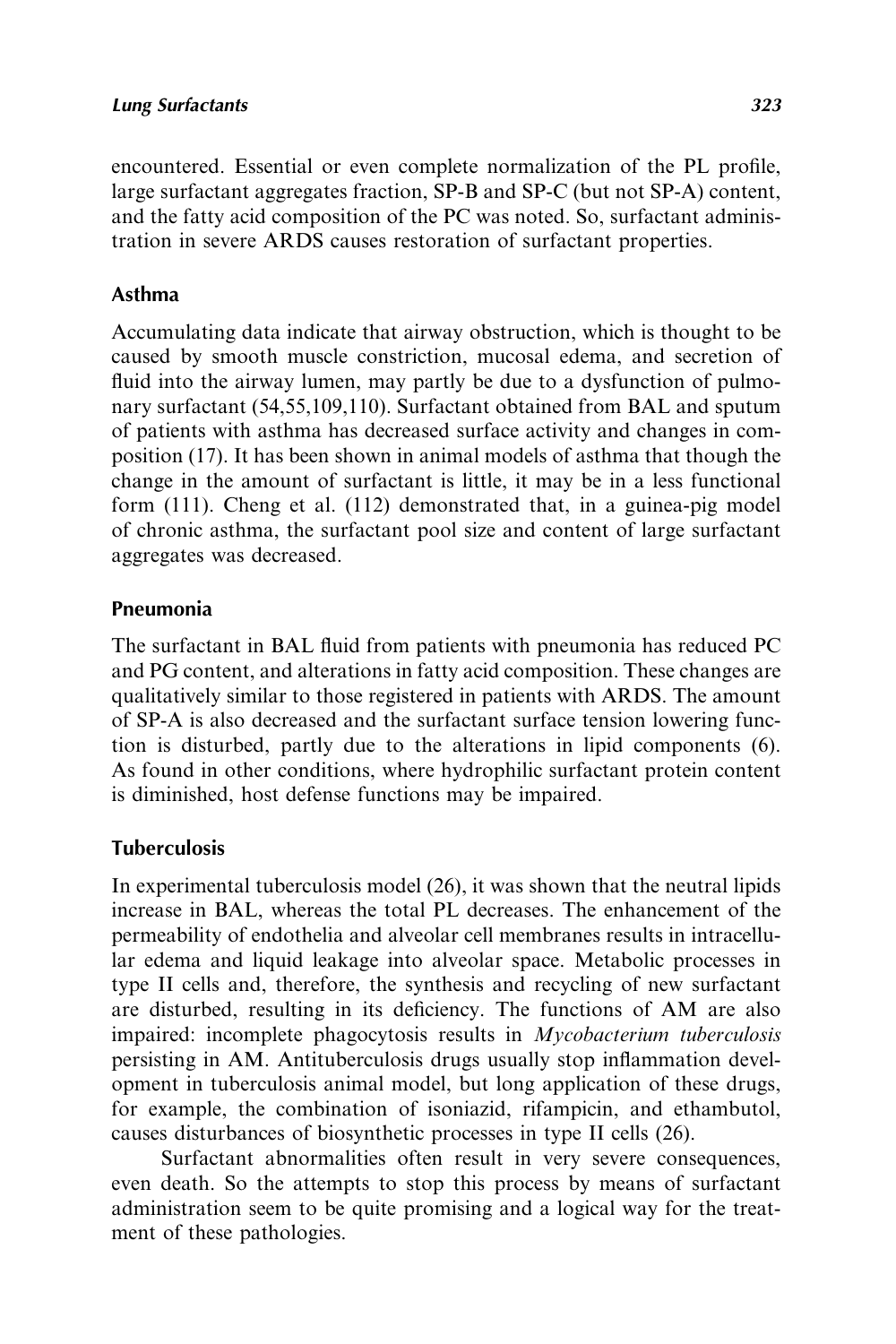#### EXOGENOUS LUNG SURFACTANTS AND METHODS OF OBTAINING THEM

Available preparations of lung surfactant can be divided into two types: the preparations made of synthetic compounds and the preparations of natural origin (Table 1).

#### Synthetic Preparations of Lung Surfactant

The design of synthetic preparations is based on the studies of the functions of different surfactant components with following construction of the

| Chemical name                    | Trade name                | Source                 | Specific proteins        |
|----------------------------------|---------------------------|------------------------|--------------------------|
| Synthetic surfactants            |                           |                        |                          |
| Pumactant                        | <b>ALEC</b>               |                        | None                     |
| Colfosceril                      | Exosurf                   |                        | None                     |
| KL4, sinapultide,<br>lucinactant | Surfaxin                  |                        | Synthetic<br>peptide KL4 |
| rSP-C, lusupultide               | Venticute                 |                        | Recombinant<br>$SP-C$    |
| Natural surfactants              |                           |                        |                          |
| Nonmodified surfactants          |                           |                        |                          |
| $SF-RI1$                         | Alveofact                 | Lavaged<br>bovine lung | $SP-B, SP-C$             |
| Surfactant-BL                    | Surfactant-BL             | Minced<br>bovine lung  | $SP-B, SP-C$             |
| Calfactant                       | Infasurf                  | Lavaged<br>bovine lung | SP-B, SP-C               |
| Modified surfactants             |                           |                        |                          |
| Surfactant TA                    | Surfacten                 | Minced<br>bovine lung  | SP-B, SP-C               |
| <b>Beractant</b>                 | Survanta                  | Minced<br>bovine lung  | SP-B, SP-C               |
| Poractant alfa                   | Curosurf                  | Minced<br>porcine lung | $SP-B, SP-C$             |
| $HL-10$                          | Surfactant<br>$HI - 10$   | Minced<br>porcine lung | SP-B, SP-C               |
| <b>CLSE</b>                      | <b>BLES</b>               | Lavaged<br>bovine lung | SP-B, SP-C               |
| Human surfactant                 |                           |                        |                          |
| Amniotic fluid<br>derived        | Amniotic fluid<br>derived | Amniotic fluid         | $SP-A, SP-B,$<br>$SP-C$  |
| Surfactant-HL                    | Surfactant-HL             | Amniotic fluid         | SP-B, SP-C               |

Table 1 The Preparation of Lung Surfactant

Abbreviations: CLSE, calf lung surfactant extract; BLES, bovine lipid extract surfactant; SP, surfactant-associated proteins.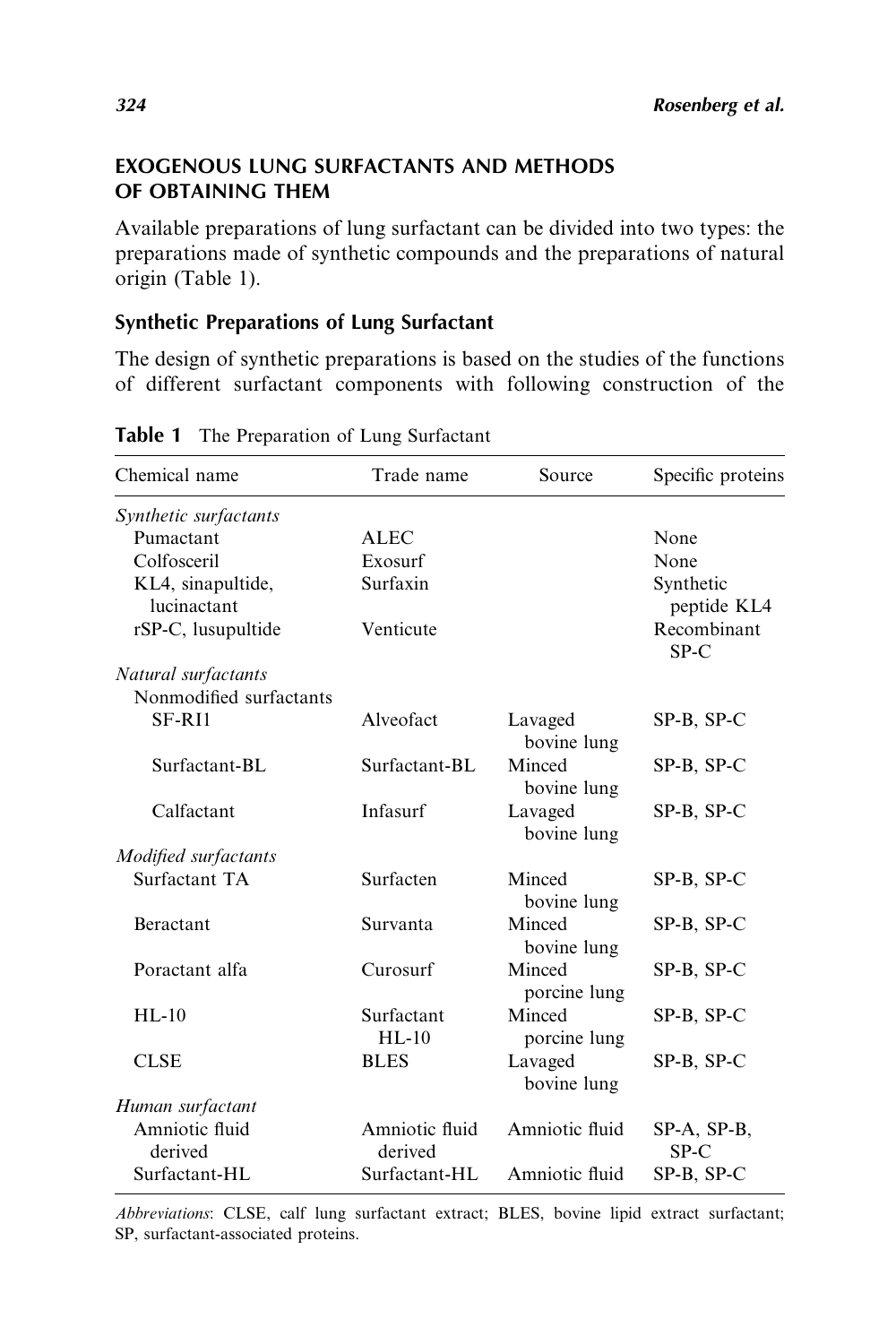preparations from the substitutes that can be obtained easier, cheaper, or safer. The ability of surfactants to decrease surface tension and increase oxygen concentration in blood was thought to be its most important function. Four synthetic preparations are known: Exosurf, ALEC, Surfaxin, and Venticute.

Exosurf (Glaxo-Wellcome, Inc., Research Triangle Park, North Carolina, U.S.A.) is a protein-free preparation devised by J Clements. It is composed of 85% DPPC, 9% hexadecanol, and 6% tylaxopol, in the form of powder. DPPC serves biophysical functions of surfactant, whereas hexadecanol imitate the functions of surfactant proteins, PG, and other lipids to some degree (37). Hexadecanol facilitates secondary spreading and sorption of DPPC on liquid surface. Tylaxopol is a strong detergent, that contributes to DPPC dispersion. The preparation is delivered at a dose of 67.5 mg/kg body weight. Now, Exosurf marketing is very limited.

ALEC (Pumactant, Britannia Pharmaceutical, Redhill, Surray, U.K.) is a protein-free surfactant composed of DPPC and PG in weight ratio 7:3 (113). It was usually used as a suspension in physiological solution, in two to four doses, 100 mg in 1 to 1.2 mL each.

Surfaxin (KL4, Discovery Laboratories, Doylestown, Pennsylvania, U.S.A.) is a suspension in 0.9% NaCl containing DPPC and palmitoyloleoyl-PG in the ratio of 3:1, 15% of PA and 3% of synthetic SP-B-like peptide, Sinapultide. The latter is amphiphathic helix of repeated subunits of one lysine and four leucines (114). The manufacturing method is the following. First, the peptide in the mixture of chloroform/methanol (1:1) is added to the mixture of DPPC and PG  $(1:10)$ , heated up to 43 $\degree$ C, and dried either in  $N<sub>2</sub>$  current or under vacuum. Dried sediment is then resuspended in water at  $43^{\circ}$ C, added NaCl up to 0.9%, and incubated during one hour. The mixture can be exposed to several cycles of freezing and thawing.

Venticute (Byk Gulden, Kinslum; Atlanta Pharma, Konstanz, Germany) contains 1.8% of rSP-C, 63% of DPPC, 28% of palmitoyl-oleoyl PG, 4.5% of PA, and 2.5% of CaCl<sub>2</sub> after suspension in  $0.9\%$  of NaCl. rSP-C is a sequence of 34 amino acids and differs from human SP-C by amino acid substitutes. Phenylalanine in four and five positions of amino acid sequence of native protein substitutes for cysteine, and isoleucine substitutes for methionine. These substitutes are made to intensify the interaction between rSP-C and PL, stabilize the film at the air–water interface, and finally prevent molecular aggregation (115).

#### Surfactant Preparations of Natural Origin

The preparations of natural origin can be divided into two subgroups: modified natural surfactants (Surfacten, Survanta, Curosurf, and Surfactant-HL-10) and nonmodified natural surfactants [Alveofact, Infasurf, bovine lipid extract surfactant (BLES), Surfactant-BL, Surfactant-HL, and human surfactant from amniotic fluid]. They are obtained from bovine and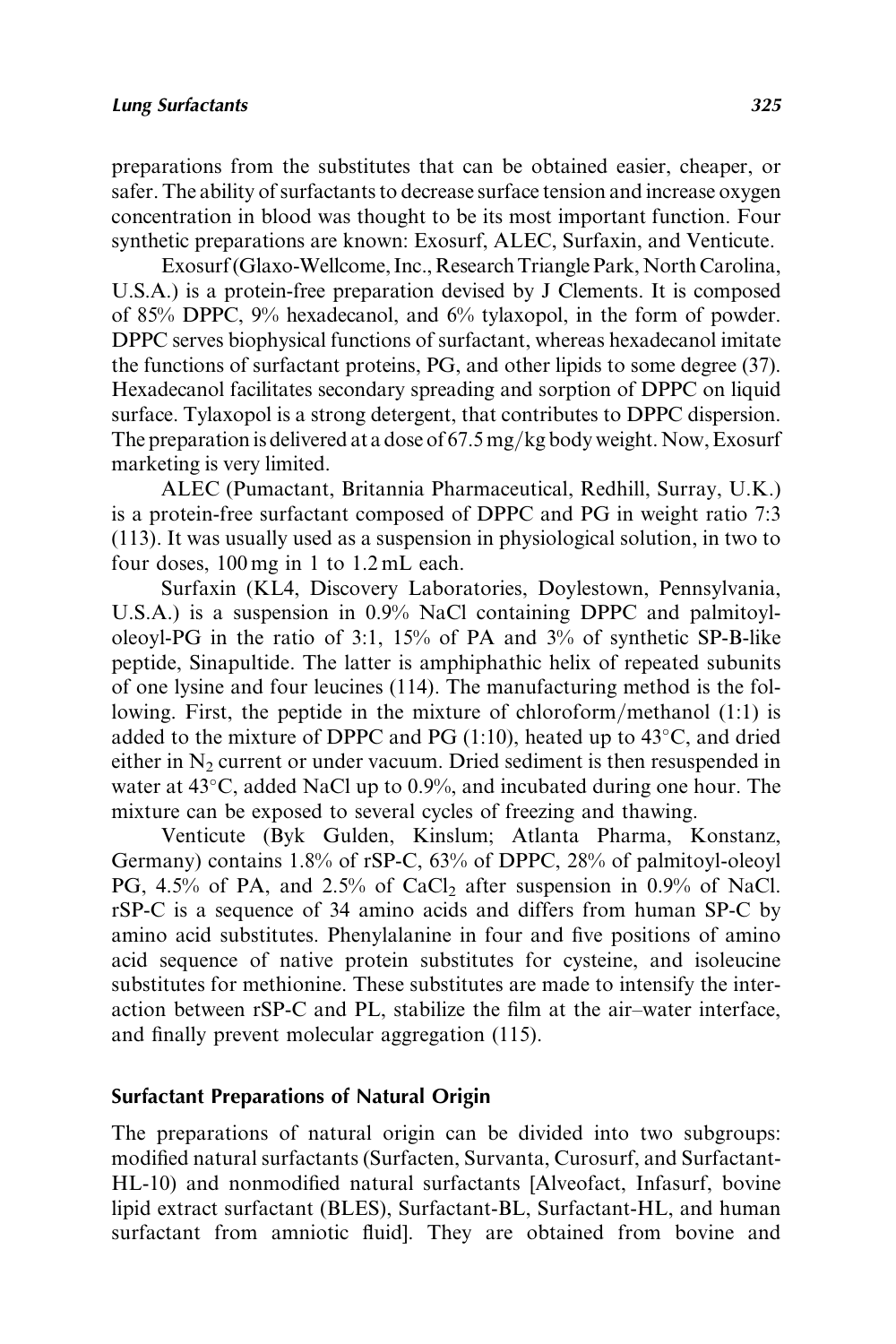porcine lungs or from human amniotic fluid and contain surfactantassociated proteins and all classes of PL.

Modified Natural Surfactant Formulations

Surfacten (Surfactant TA, Tokyo Tanabe, Japan) is the first commercial preparation of lung surfactant developed by Fujiwara et al. in 1980 (28). To obtain Surfacten, the cow lungs are minced and extracted by organic solvents. Ballast proteins, neutral lipids, and nonlipid admixture are removed. Then the product is modified by adding DPPC, PA, and triglycerides. The final freeze-dried product contains 48% DPPC, 16% unsaturated PC, SM, 4% triglycerides, 8% fatty acids, 7% cholesterol, and about 1% SP-B and SP-C. Surfacten is administered as a sonicated emulsion at a dose of 100 mg/kg body weight, in concentration of 25 mg/mL of PL. Electron microscopy of pellets of Surfacten demonstrates heterogeneity of forms comprising lamellae, vesicles of different sizes, and amorphous substance resembling protein (116). Surfacten is marketed in Japan and Southeast Asia.

Survanta (Beractant, Abbot Ltd., Ross Laboratories, Columbus, Ohio, U.S.A.) is modified Surfacten. It is a natural bovine lung extract comprising PL, neutral lipids, fatty acids, and SP-B and SP-C with the adding of DPPC, PA, and tripalmitin for improving tension-lowering properties and standardizing the finished product. Unlike Surfacten, Survanta is produced as a frozen suspension. The preparation contains  $25 \,\text{mg/mL}$  PL (including 11.0–15.5 mg/mL DPPC), 0.5–1.75 mg/mL triglycerides, 1.4–3.5 mg/mL free-fatty acids, no cholesterol, and less than 1% proteins. Electron microscopy shows that the preparation consists of about 55% crystals and 45% lamellar-vesicular forms. It is administered at a dose of  $4 \text{ mL/kg}$  (37).

Curosurf (Poractant alfa, Chiesi Farmaceutichi S.P.A., Parma, Italy) is a surfactant from porcine lungs. Its production consists of several stages: water–salt extraction of minced porcine lung, centrifugation, chloroform–methanol extraction, and liquid–gel column chromatography on Lipidex-5000. The fraction of polar lipids is resolved in chloroform and filtered consecutively through filters of  $0.45$  and  $0.2 \mu m$ . After the removal of organic solvent, the sediment is suspended in 0.9% NaCl with sodium bicarbonate (pH 6.2) and sonicated at 50 W, 40 kHz. Curosurf contains about 99% polar lipids (30–35% DPPC) and about 1% SP-B and SP-C in the ratio of 1:2. Neutral lipids and cholesterol are removed (117), that is why it is considered to be modified natural surfactant. The finished product is 1.5 or 3 mL emulsion with PL concentration of 80 mg/mL. Ninety percent of Curosurf emulsion is the particles with the size less than  $5 \mu m$ . It is used at a dose of 120 to  $200 \,\text{mg/kg}$  (118).

Nonmodified Natural Lung Surfactants

The surfactants from human amniotic fluid—one developed in the United States (California) (119) and Surfactant-HL (Biosurf, Russia)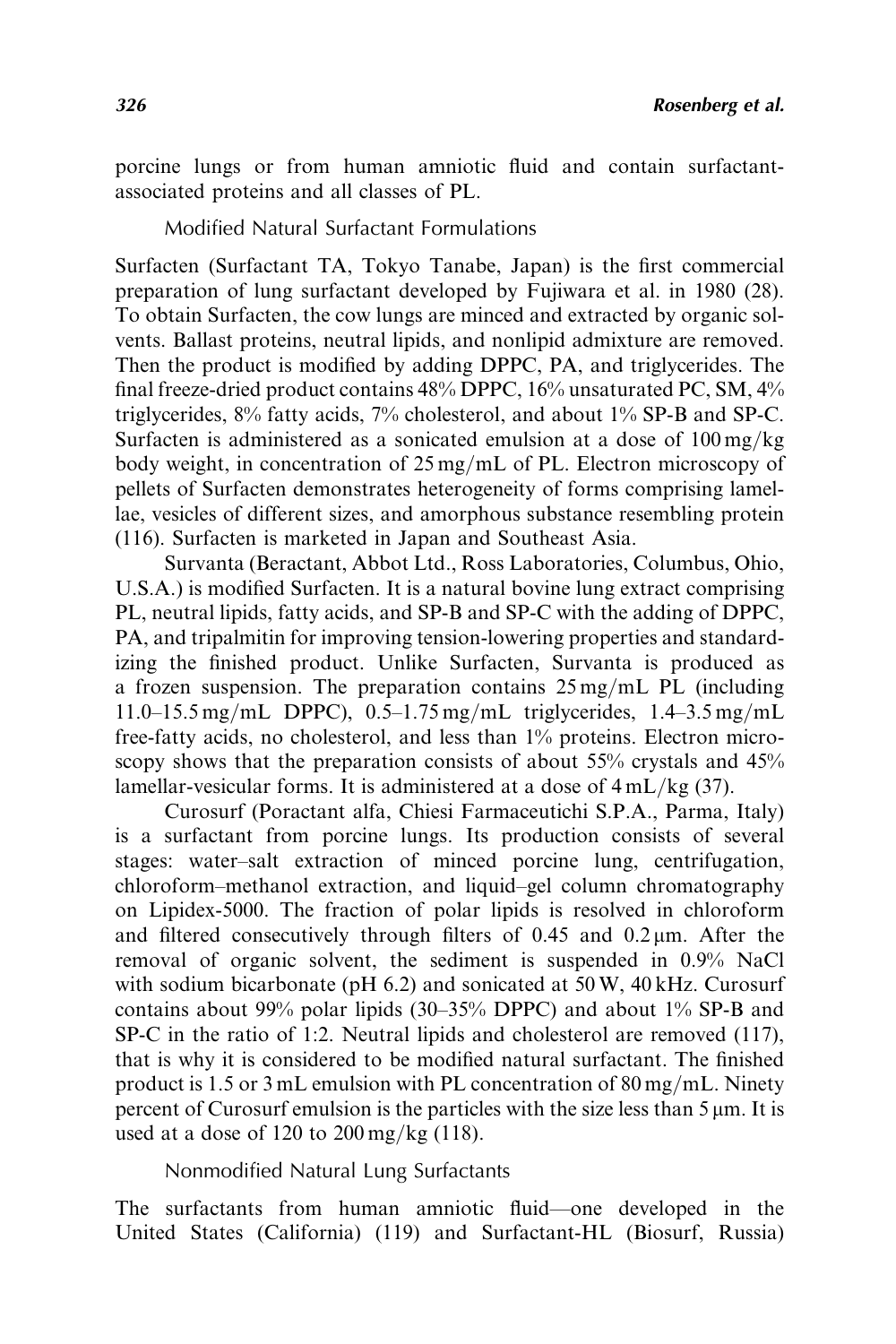(120,121)—are the closest to the pulmonary surfactant in situ. The former surfactant contains surfactant PL and SP-A, SP-B and SP-C, whereas Surfactant-HL contains PL and SP-B and SP-C. Although these preparations were efficient in clinical trials, they are not produced because of the difficulty with obtaining raw material.

Alveofact (SF-RI 1, Thomae GmbH, Biberach/Riss, Germany) is a chloroform–methanol extract of BAL bovine lung. It comprises 88% PL, 4% cholesterol, 8% other lipids, and 1% SP-B and SP-C. It contains relatively higher amount of SP-B (37).

Infasurf (Calfactant, Forrest Labs, St. Louis, Missouri, U.S.A.) is a chloroform–methanol extract of neonatal calf lung lavage. It comprises 35 mg/mL PL, 55% to 70% of which is saturated PC, SP-B, and SP-C (122).

BLES (BLES Biochemicals, Inc., London; Ontario, Canada) is isolated by organic extraction of bovine lung lavage. It comprises 63% saturated PC, 32% other PL, 2% SP-B and SP-C, and no neutral lipids (37,123).

Surfactant-BL (Biosurf, St. Petersburg, Russia) is isolated from bovine lung. Its manufacturing consists of the following stages. Lung tissue is homogenized to pieces with the side sizes not more than 5 mm in the stream of 0.9% NaCl. Debris and cells are removed by centrifugation. Supernatant is frozen at  $-20^{\circ}$ C and thawed at  $+4^{\circ}$ C to increase the size of surfactant aggregates, which allows raising the output of intermediate material. The suspension is centrifuged, at  $10,000 \times g$ , for 30 minutes, at  $+4^{\circ}C$ . The precipitate is resuspended in water and extracted by chloroform–methanol mixture (124). The lower phase of two-phase system is collected, organic solvents are removed by rotary evaporation, the dry residuum is resuspended in water, and lyophilized. The preparation comprises  $75\%$  to  $80\%$  PL,  $5\%$  to  $6\%$  neutral lipids, 9% to 11% free cholesterol and its ethers, 1.8% to 2.5% SP-B and SP-C, and 3% to 4% nonidentified components. It should be mentioned that it contains all classes of PL of natural surfactant: PC, 62% to 70% of all PL (66% of PC is DPPC); lysolecithine, 1.1%; SM, 9.7%; PE, 13%;  $PI + PS$ , 6.8%;  $PG + diphosphatidyl glycerine$ , 5%; and nonidentified lipids containing phosphorus,  $1.6\%$ . The group of neutral lipids  $(5-6\%)$  comprises triglycerides  $(4.5-5.5\% \text{ of PL})$ , diglycerides  $(1\%)$ , and free-fatty acids (the quantity is not estimated). Electron microscopy of the emulsion of Surfactant-BL shows that the preparation consists of aggregates of 1.6 to 1.8  $\mu$ m, which in their turn are formed by 0.2 to 0.5  $\mu$ m vesicles and does not contain crystal structures. We think that the presence of the aggregates shows the nativity of the preparation because they derive from self-assembly (121). The preparation is permitted for newborns and adults. The dose of Surfactant-BL is 75 mg/kg body weight for newborns and 6 mg/kg every 12 hours for adults with ARDS. Two to three administrations are usually enough for the course. Surfactant-BL is marketed in Russia.

The presented data show that available commercial preparations of lung surfactants vary a lot in their composition and properties.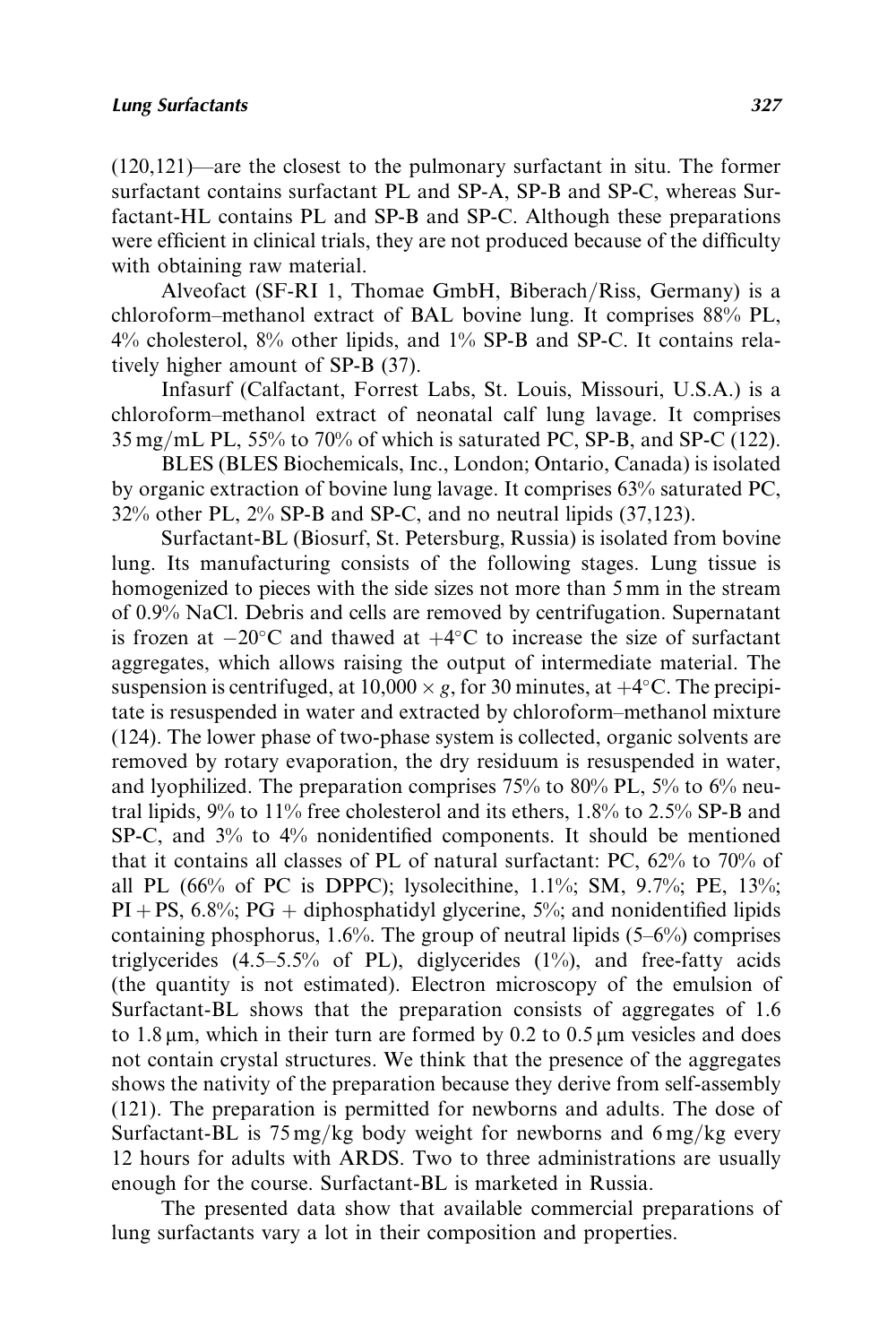#### Methods of Obtaining Lung Surfactants

The properties of surfactant preparations very much depends on the approaches applied for their obtaining. Synthetic surfactants are produced by mixing PL, usually from soy (DPPC, palmitoyl-oleoyl PG), with longchain spirits (hexadecanol) and emulsifiers (tylaxopol), and in some cases synthetic peptide KL-4 (Surfaxin) or rSP-C (Venticute). To obtain Surfaxin, a peptide is added to PL in the mixture of chloroform–methanol with following removal of organic solvents in the current of rare gases, repeated emulsification in NaCl, and heating at  $43^{\circ}$ C. Several cycles of freezing– thawing or sonication are used. Such techniques are widely used in liposome technology for better peptide building into PL membrane and producing more homogenous preparations. However, electron microscopy shows that the preparations with narrow spectrum of saturated PL have crystal structure in emulsion, which might cause poor interaction with alveolar epithelium.

The methods of obtaining modified and nonmodified natural surfactants differ from each other in several ways. First, different raw materials are used: BAL or minced lung. Alveofact and Infasurf are extracted from BAL, which results in less lung tissue components in preparations (37). For production of other surfactants, either water–salt extraction of minced lung with following precipitation by ultracentrifugation of crude unpurified surfactant with subsequent extraction by organic solvent mixture (Curosurf) or extraction of minced lung by the mixtures of the same solvents (Surfacten, Survanta, Surfactant-HL 10) is used. Sometimes, neutral lipids and cholesterol are removed from lipid extract by precipitation with acetone, in other cases by means of liquid–gel column chromatography on Lipidex-5000 (Curosurf).

The design of many surfactants used to be aimed at making the substance, which could only lower surface tension with maximum efficiency. That is why the components, which deteriorated this parameter (neutral lipids, cholesterol and its ethers, ballast proteins and SP-A and SP-D), are removed from finished products. This can also result in the loss of many native surfactant components (plasmalogen and other minor PL, nonidentified substances), which are very important for improving surface properties (125,126). To compensate the loss, DPPC, PA, and tripalmitin are added to Surfacten and Survanta. The content of surfactant minor lipids that contribute to biophysical properties of the preparations was studied in three commercial surfactants: Alveofact, Curosurf, and Survanta (126). Lipid compositions had strong differences. Survanta had the highest portion of unsaturated PL and the lowest portion of acid-containing PL. The highest plasmalogen and acid-containing PL concentrations were found in Curosurf. Different lipid compositions could explain some of the differences in surface viscosity. PL pattern and minor surfactant lipids are important for biophysical activity. The removed components may also be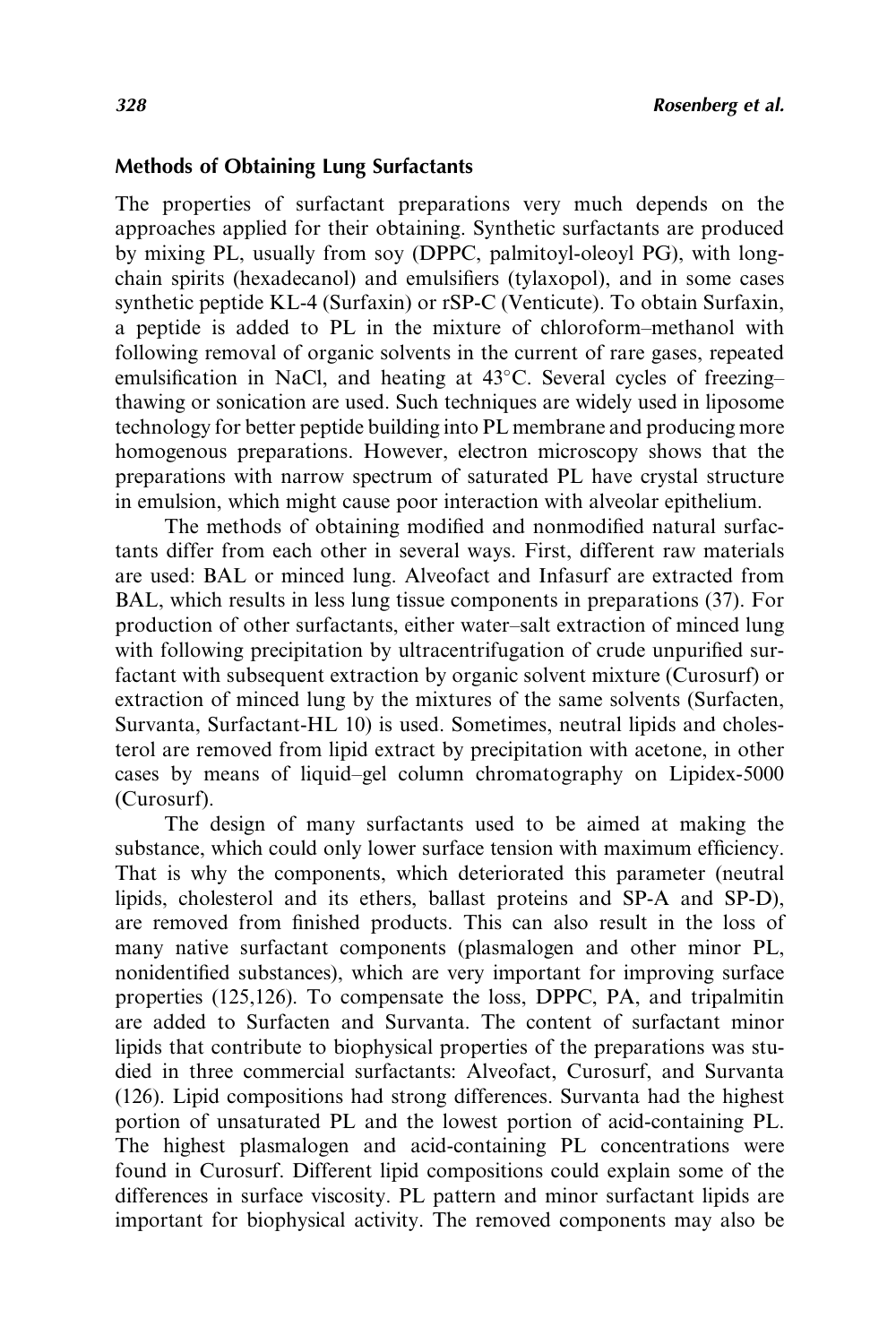responsible for innate local immunity of lungs, host defense properties, and increase of mucociliary clearance.

Marked differences among surfactants were observed in vitro in the presence of possible surfactant inhibitors (127). Inactivation effect of fibrinogen, albumin, and hemoglobin was studied with various surfactants. Curosurf and Survanta were inhibited by all three proteins, whereas BLES and Alveofact demonstrated low sensitivity (128).

The characteristics of surfactant preparations listed above lead to very different results of their clinical usage. The next part of the article is devoted to the clinical results of surfactant replacement therapy.

#### THERAPEUTICAL EFFICACY OF DIFFERENT LUNG SURFACTANTS

Bonĉuk-Dayanikli et al. (37) described the requirements for ideal therapeutic surfactant, which include the attributes of any ideal preparation and characteristics specific for surfactants: mimic effect of pulmonary surfactant in vitro, nonimmunogenicity, ability to improve gas exchange, lung mechanics and functional residual capacity, resistance to inactivation, optimal distribution characteristics, known clearance mechanisms, and minimal toxicity. Furthermore, the preparation must possess such properties of lung surfactant in situ as host defense ability and innate immunity (53).

#### Infant Respiratory Distress Syndrome

Although none of the surfactants meets all these requirements, the efficient application of surfactant replacement therapy for IRDS was started in 1980 (28). Not all the newborns with IRDS respond positively to surfactant administration, which can be explained by different degree of prematurity and infection constituent. Considerable experience in IRDS treatment and some clinical studies showed that synthetic protein-free Exosurf is less efficient than Curosurf and Survanta (129,130). The wide application of surfactants for IRDS treatment allowed reducing mortality rate significantly. It has been shown that newborns treated with surfactant have much less respiratory problems later compared to the newborns without surfactant treatment. Now surfactants are being used more and more in other lung pathologies in newborns such as meconium aspiration, innate pneumonia, and so on.

#### Acute Lung Injury and Acute Respiratory Distress Syndrome

The pathophysiology of ALI/ARDS is much more complex, that is why the development of optimal treatment strategies is a challenge. ARDS is caused by secondary surfactant deficiency. The first attempt of surfactant application for ARDS treatment was made in 1987 (131). Since then, rather controversial data have been obtained (Table 2). In spite of the introduction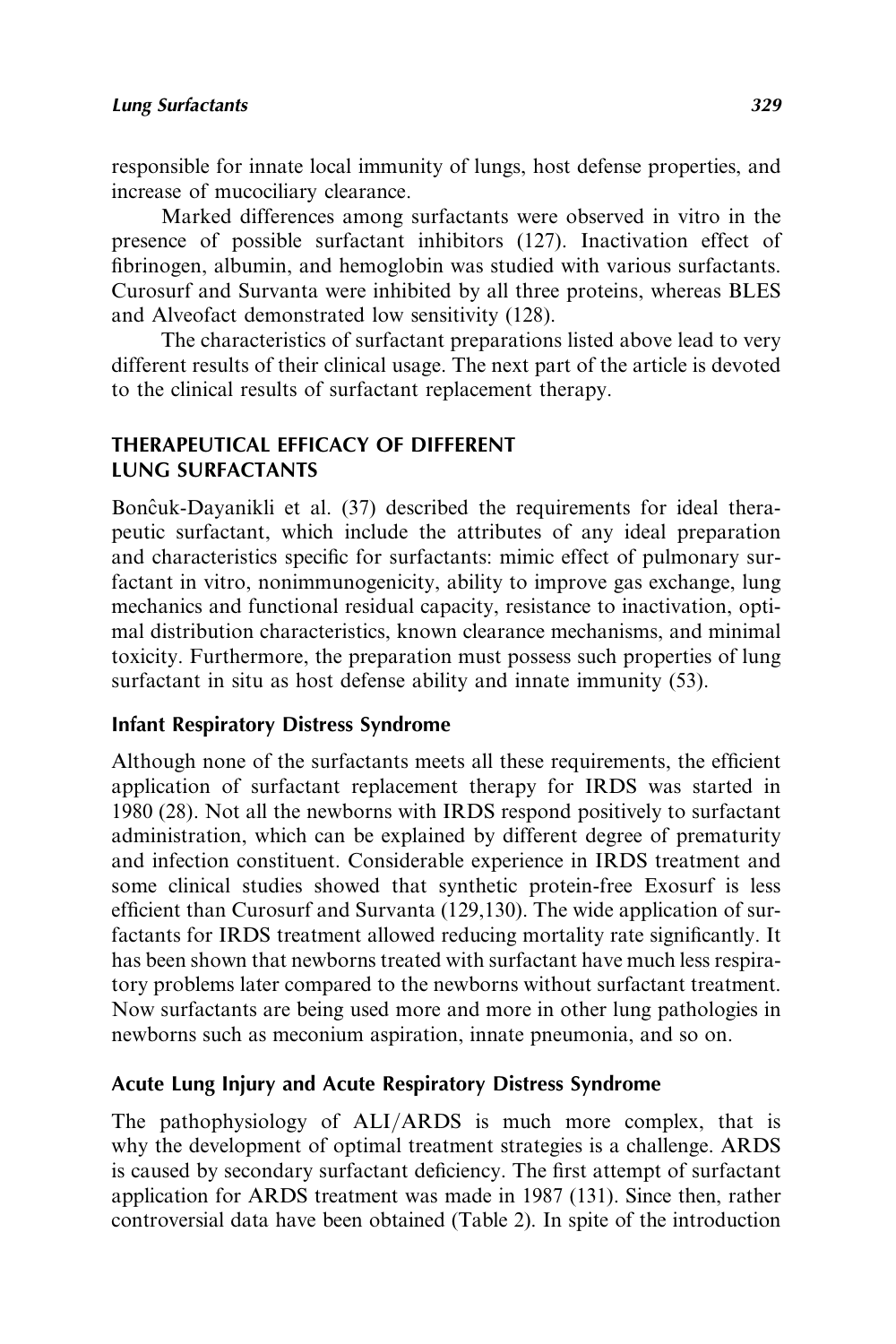of some modern techniques for ARDS treatment such as ''safe'' conventional mechanical ventilation (CMV), usage of the concept of ''open lung'' (132), and so on, the mortality rate due to ALI and ARDS is still very high, and according to consolidated data on 10 European countries it was 53% in 2003. So, the development of new approaches for ALI and ARDS treatment is well-justified.

Table 2 shows that the majority of clinical studies registered positive alterations in oxygenation and lung compliance, though significant reduction of mortality rate was achieved only with the application of natural surfactants (27,30,133–138). Randomized clinical trials (RCT) of different surfactants in accordance with evidence-based medicine (EBM) requirements

| Surfactant<br>trade name | Number of<br>patients | Mode of<br>administration<br>and dose                                          | Result                                                                                                        | References |
|--------------------------|-----------------------|--------------------------------------------------------------------------------|---------------------------------------------------------------------------------------------------------------|------------|
| Exosurf                  | 725                   | Aerosolized<br>surfactant 5 mg/kg<br>for five days                             | No effect                                                                                                     | (32)       |
| Survanta                 | 59                    | $50-100$ mg/kg, via<br>an endotracheal<br>tube                                 | Mortality<br>reduction from<br>$43 - 18.8\%$                                                                  | (108)      |
| Infasurf                 | 21                    | $2.8 \text{ g/m}^2$ , via an<br>endotracheal tube                              | Mortality<br>reduction                                                                                        | (133)      |
| Alveofact                | 27                    | $200 - 500$ mg/kg, via<br>bronchoscope                                         | Mortality rate<br>44% compared<br>to calculated<br>rate of $74%$                                              | (134)      |
| Venticute                | 448                   | $200-400$ mg/kg up to<br>four intratracheal<br>instillations                   | No effect                                                                                                     | (135)      |
| Surfactant-<br>$HL-10$   | 35                    | $200 \,\mathrm{mg/kg}$<br>intratracheal<br>instillations                       | Mortality reduction                                                                                           | (29)       |
| Surfaxin                 | 22                    | $50-60$ mg/kg, via<br>bronchoscope<br>(lavage) $400 \text{ mL}$<br>of emulsion | Significant decrease<br>in mortality                                                                          | (29)       |
| Surfactant-<br>BL        | 183                   | $10-12$ mg/kg, via<br>bronchoscope                                             | Reduction of<br>mortality rate to<br>15% (direct lung<br>injury), and 25%<br>to 30% (indirect<br>lung injury) | (27, 136)  |

Table 2 Surfactant Application in Acute Lung Injury/Acute Respiratory Distress Syndrome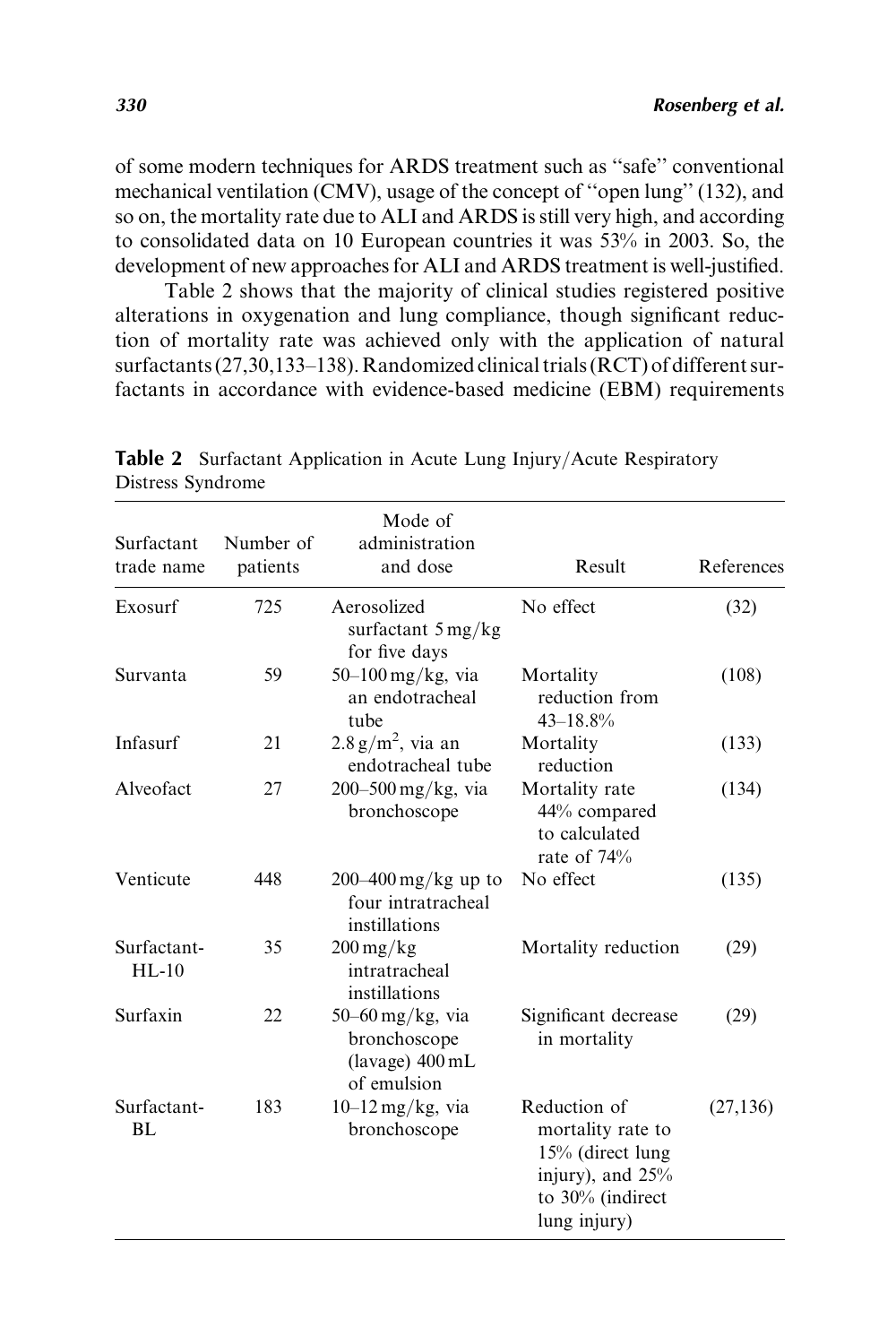resulted in the negative third phases of RCT (29,63,135). The only exception is Surfaxin and Venticute, whose clinical trials are in process at the moment (29,63).

The contradictions of the results of the efficiency of surfactant therapy in ALI/ARDS, and negation of the prospects of surfactant application due to some unsuccessful attempts (29,63,135), have induced us to analyze possible reasons for failure. They can be the following:

- Late administration of surfactant preparations
- Incorrect therapeutic dose and methods of preparation administration
- The injustice of EBM principle usage in patients in critical conditions
- Great variety in surfactant compositions

Timing for Surfactant Administration

Surfactant therapy is usually started very late, within first 48 to 72 hours of CMV or even later (29,134,135,138). High efficiency of early surfactant administration compared to late administration was first demonstrated for the treatment of the children and adults with ALI and ARDS (31,136,139). Multicenter case-uncontrolled clinical trials of Surfactant-BL were carried out in 58 patients with ALI and ARDS who met the requirements of American-Europe consensus conference (AECC) of 1994 (140). The patients had oxygenation index [arterial oxygen tension  $(PaO<sub>2</sub>)/inspira$ tory oxygen fraction (FiO<sub>2</sub>) ratiol equal to  $119.4 \pm 5.7$  mmHg, and lung injury score (LIS)  $3.04 \pm 0.25$  before surfactant administration. The analysis of treatment results allows dividing the patients into two groups: those who responded to surfactant positively (81.03%) and those who did not respond to surfactant administration (18.87%). In the first group, 24 hours after administration,  $PaO<sub>2</sub>/FiO<sub>2</sub>$  ratio increased by 78.4% and LIS decreased by 57.9%. After  $6.4 \pm 1.2$  days, 70.7% of the patients of the first group were weaned from CMV, the mortality rate was 14.9%, whereas the mortality in the second group was 90%. The main difference in therapeutic modes was the period of time between the moment of  $PaO<sub>2</sub>/FiO<sub>2</sub>$  ratio drop less than 200 mmHg and surfactant administration: it was  $18.7 \pm 2.72$  hours in the first group and  $31.9 \pm 5.6$  hours in the second group (31,136).

Searching Therapeutic Dose and Method of Surfactant Administration

The question of a dose seems to be very difficult. Some investigators (35,138) believe that high doses of the preparation are necessary for successful treatment of ARDS. This approach is based both on clinical experience and data about inhibiting effect of leaking plasma proteins. We think that the calculation of leaking inhibitors quantity was based on wrong assumptions (6,35). Protein quantity was measured in pooled BAL samples. The increase in permeability of alveolar–capillary barrier in ARDS does not mean that it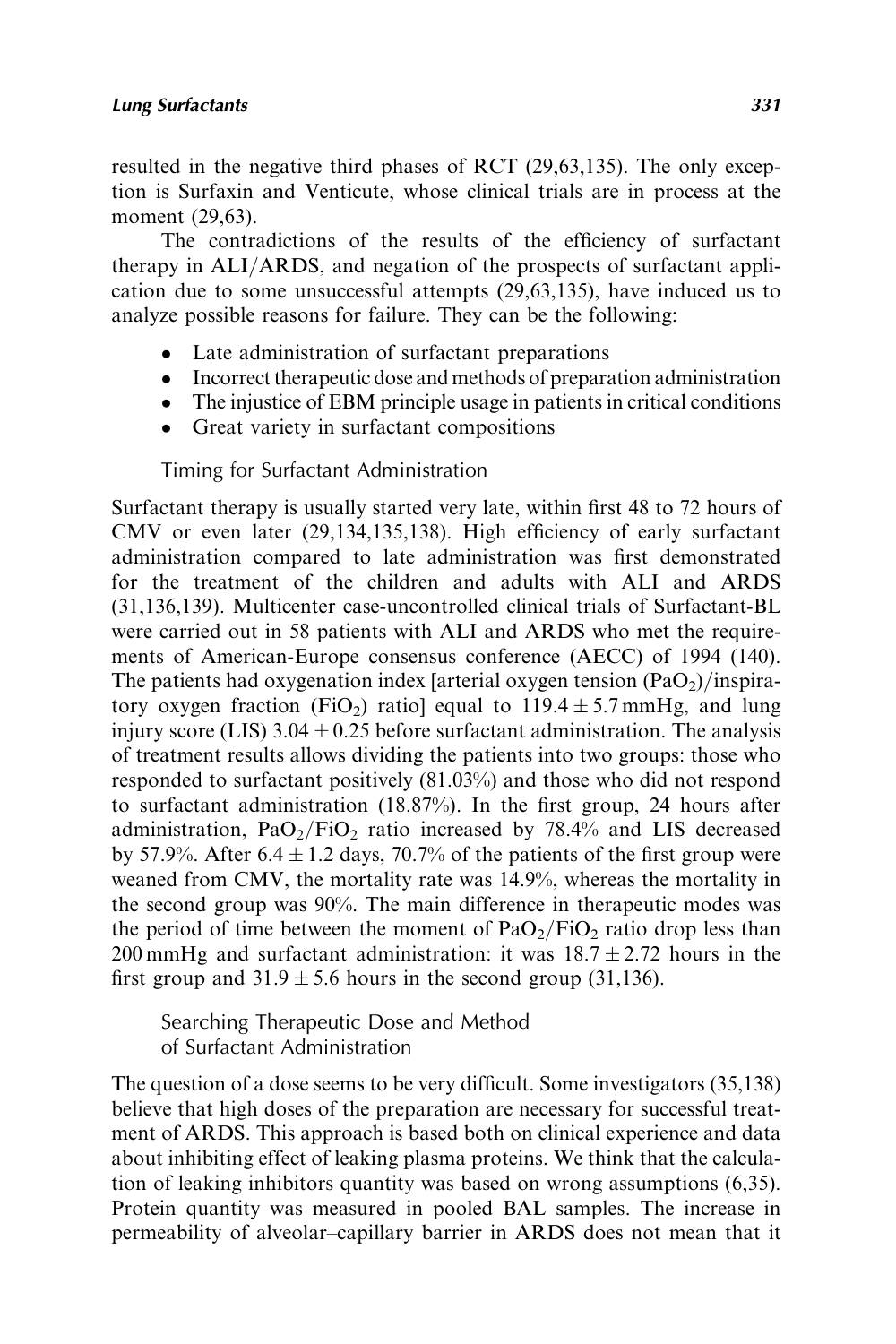is permeable completely: the leakage of the proteins has a definite speed. After the first lavage, the protein concentration in the following lavage sample will be very small, and protein concentration gradient between capillary and airspaces is created, which causes the following protein leakage. So the total protein measured in pooled lavage fractions does not reflect the true situation in alveolar space. To test this assumption, we assessed albumin, fibrinogen, and total protein content separately in five successive 40-mL portions of lavage fluids. The period of time between the lavages should be minimal, and usually it was 30 to 60 seconds. The sharp increases in protein content in BALF are turned out to be followed by deep falls with protein concentration equal to zero in some patients (Fig. 1). So we think that the protein content in airspaces was significantly overestimated

The fact that healthy adult has 3 to 15 mg/kg of surfactant also supports the application of the less dose of preparation. Nevertheless, the therapeutic dose for the majority of surfactants is very high, and in some cases reaches 200 to 800 mg/kg per course (30,134,135,138). Such high and variable doses can be explained only by the diversity of surfactants. Surfactant-BL is the only surfactant whose therapeutic dose, 6 to 12 mg/ kg for ALI/ARDS (136,141), is close to the surfactant content in vivo (121).



Figure 1 Protein content in separate bronchoalveolar lavage fluid fractions of patients with acute lung injury/acute respiratory distress syndrome. Total protein content separately in five successive 40-mL portions of lavage fluids was determined. The period of time between the lavages was 30 to 60 seconds. The sharp increases in protein content in bronchoalveolar lavage fluid are turned out to be followed by deep falls with protein concentration equal to zero in some patients.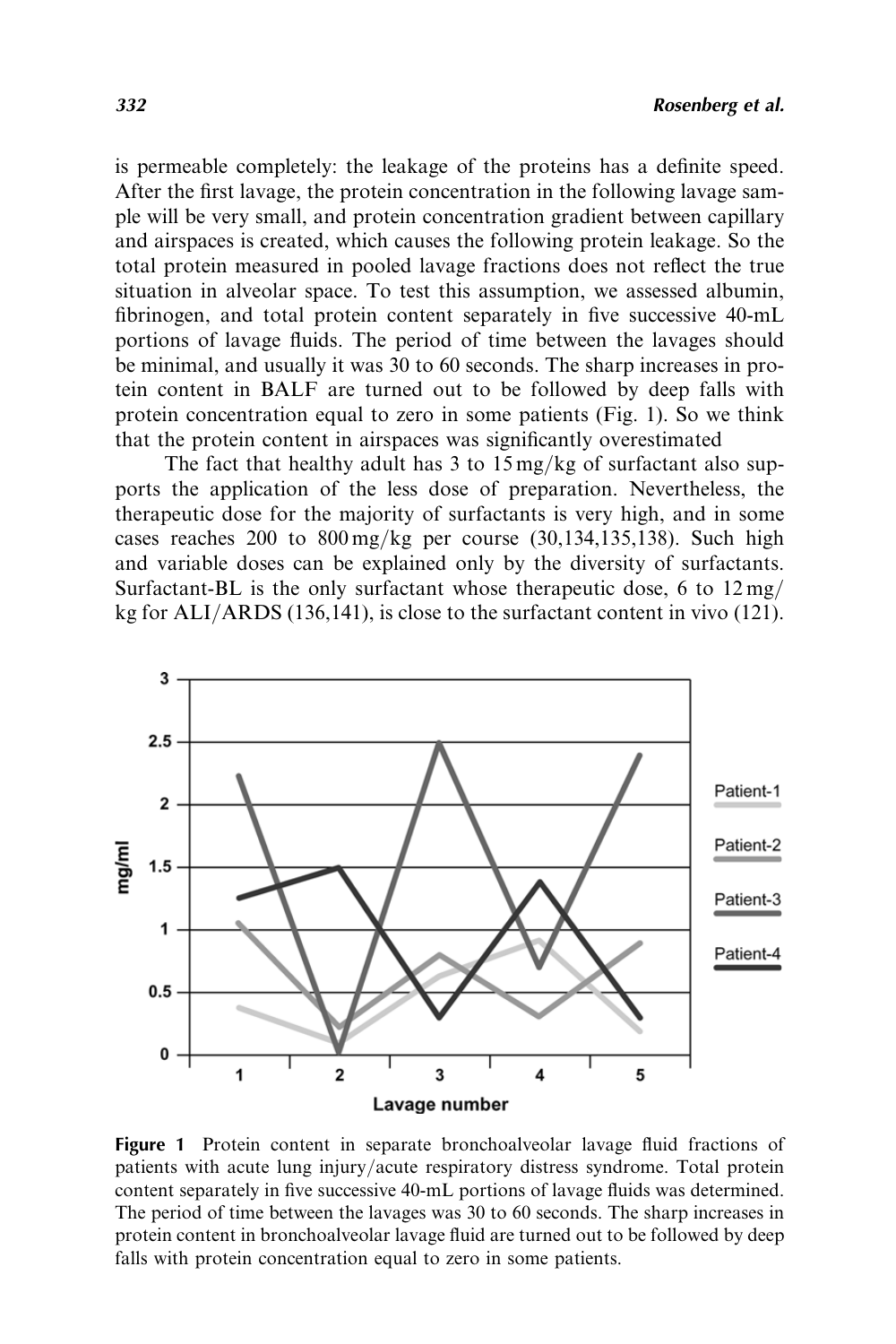### $\mathcal{L}$   $\mathcal{L}$   $\mathcal{L}$   $\mathcal{L}$   $\mathcal{L}$   $\mathcal{L}$   $\mathcal{L}$   $\mathcal{L}$   $\mathcal{L}$   $\mathcal{L}$   $\mathcal{L}$   $\mathcal{L}$   $\mathcal{L}$   $\mathcal{L}$   $\mathcal{L}$   $\mathcal{L}$   $\mathcal{L}$   $\mathcal{L}$   $\mathcal{L}$   $\mathcal{L}$   $\mathcal{L}$   $\mathcal{L}$   $\mathcal{L}$   $\mathcal{L}$   $\mathcal{$

Experimental data prove that only 4.5% of surfactant reaches alveolar surface at aerosol way of administration (32). Clinical trials demonstrated that aerosol way is less efficient in newborns (142) and inefficient in adults (32). Larger volumes are better for particle distribution among different parts of lungs, but at the same time the preparations hardly reach injured lung areas (143). Now the most efficient way of administration is considered to be endobronchial administration of preparation into every lung segment.

The Injustice of EBM Principle Usage in Patients in Critical Conditions

The correctness of observing the principles of EBM in patients in critical condition is questionable (36,144–146). Not long ago, mortality rate in ARDS reached 60% to 70%. Such conditions are considered to be fatal, and RCT of the preparations, whose efficiencies has been proved in experiments or has physiological ground, are not justified (146). The interpretation of the results of RCT is complicated very much by wide heterogeneity of the patients with ARDS who must not be enrolled in the same groups according to the etiology and severity of the disease. For example, additional analysis of the negative results of RCT of Venticute for ALI/ARDS treatment showed that it significantly reduced mortality in direct lung injury (29,63,135). Surfactant-BL was proved to be more efficient in direct lung injury compared to systemic lesion (29,147–150). Carrying out clinical studies of the surfactants in homogenous groups of patients gave more promising results and allowed recommending the treatment of patients of certain etiology of ARDS (147,148,150,151).

Another very important thing, which is not taken into account by EBM at planning RCT, is the number of patients treated in one particular intensive care unit (ICU). The desire to minimize the period of the third phase of RCT, which should involve a large number of patients, causes the distribution of the patients among many hospitals. For example, the third phase of RCT of Venticute (135) enrolled 448 patients treated in 109 hospitals. So, on average, four patients (two treated with surfactant and two control patients) were in each hospital, which makes data comparison incorrect. The procedure of surfactant treatment is quite complex. Differences in basic therapy and respiratory support methods as well as very small experience in surfactant application can affect the result.

Different Surfactant Preparations Have Different Therapeutic Effect

The efficiency of surfactant therapy depends on the composition of a chosen preparation (152). Higher efficiency of Survanta and Curosurf for IRDS treatment compared to Exosurf (153) and Exosurf inefficiency for ARDS treatment (32,154) prove that natural surfactants give better responses than protein-free synthetic surfactants. Phase II of clinical study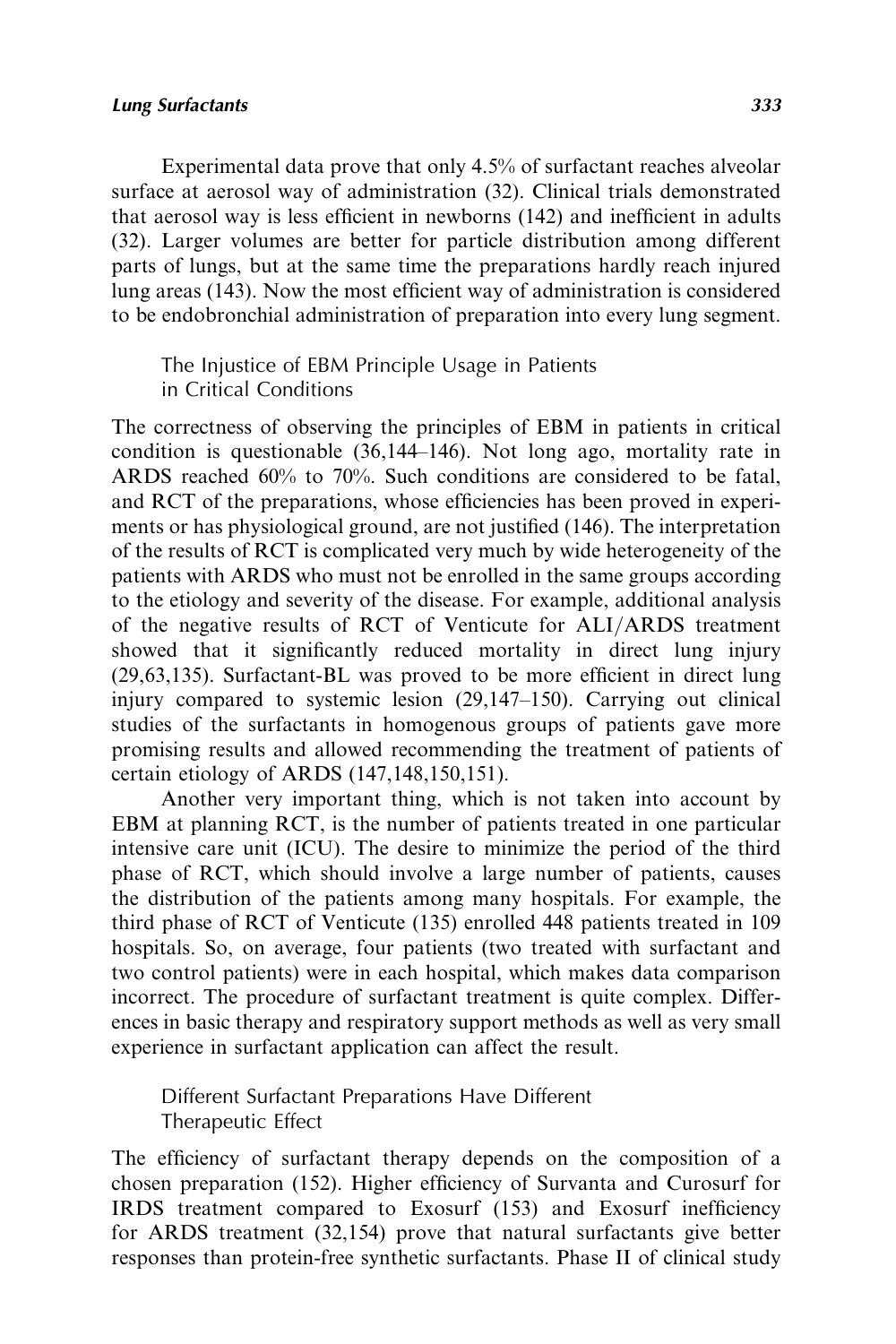of recombinant SP-C (Venticute) in patients with ARDS showed marked improvements in the oxygenation index, ventilator-free days, and the percentage of successfully weaned patients. However, mortality rate in this group was 29% compared to 33% in the control. Patients delivered up to 200 mg/kg of total PL in four doses (154).

The application of modified natural surfactants Curosurf (137) and Survanta (30,108) demonstrated gas exchange responses (30,108,137) and, in case of Survanta, a trend toward reduced mortality. BALF analysis revealed partially improved surfactant functions (108).

The most promising are the results of clinical application of natural nonmodified surfactants: Alveofact (35,138) and Surfactant-BL (27,31,136, 147,148,151). Uncontrolled multicenter study showed that bronchoscopic application of a high dose of Alveofact in patients with severe ARDS and septic shock is both feasible and safe, resulting in pronounced improvement in gas exchange and far-reaching, though incomplete, restoration of the severely changed biochemical and biophysical surfactant properties (35,138). A total of 15 patients survived the 28-day study period (mortality rate 44.4%, compared to a calculated risk of death for the given acute physiology, age, and chronic health evaluation (APACHE) II scores of 74.0%) (138). Another controlled, randomized, open-label study of the efficiency of Infasurf in 42 children with ARDS demonstrated a rapid improvement in oxygenation, reduced duration of CMV, and an earlier discharge from the pediatric ICU in the surfactant treatment group (133,136).

Multicenter uncontrolled clinical trials of Surfactant-BL have been carried out in the patients with ALI and ARDS of different etiology such as sepsis, multiple trauma, multiple transfusion, aspiration of gastric content, thromboembolism of lung artery, severe pneumonia, thermochemical burns of respiratory tracts, and postbypass lung injury (Table 3). Surfactant administration at a dose of 6 to 12 mg/kg per course reduced significantly the duration of CMV and 28-day mortality rate (from 60% to 23.2%). The mortality rate in the patients who responded to surfactant administration was 15%. Seven patients with severe burns of respiratory tracks treated by Surfactant-BL survived compared to 1 survivor of 15 patients in the control group (150).

Several ways of improving surfactants are under study (152). The investigators have been developing some substitutes for natural surfactant components: first, either synthetic or recombinant surfactant proteins or their analogues to generate proteins that are free of animal contaminants; second, PL analogues that may improve surface activity of surfactant and be resistant to phospholipase and, third, the substances to prevent surfactant inactivation, for example, such nonionic polymers as dextran or polyethylene glycol (155).

We think that only surfactant preparations with complex and similar to native surfactant in situ composition and structure can have high therapeutic effect. These preparations can not only improve biophysical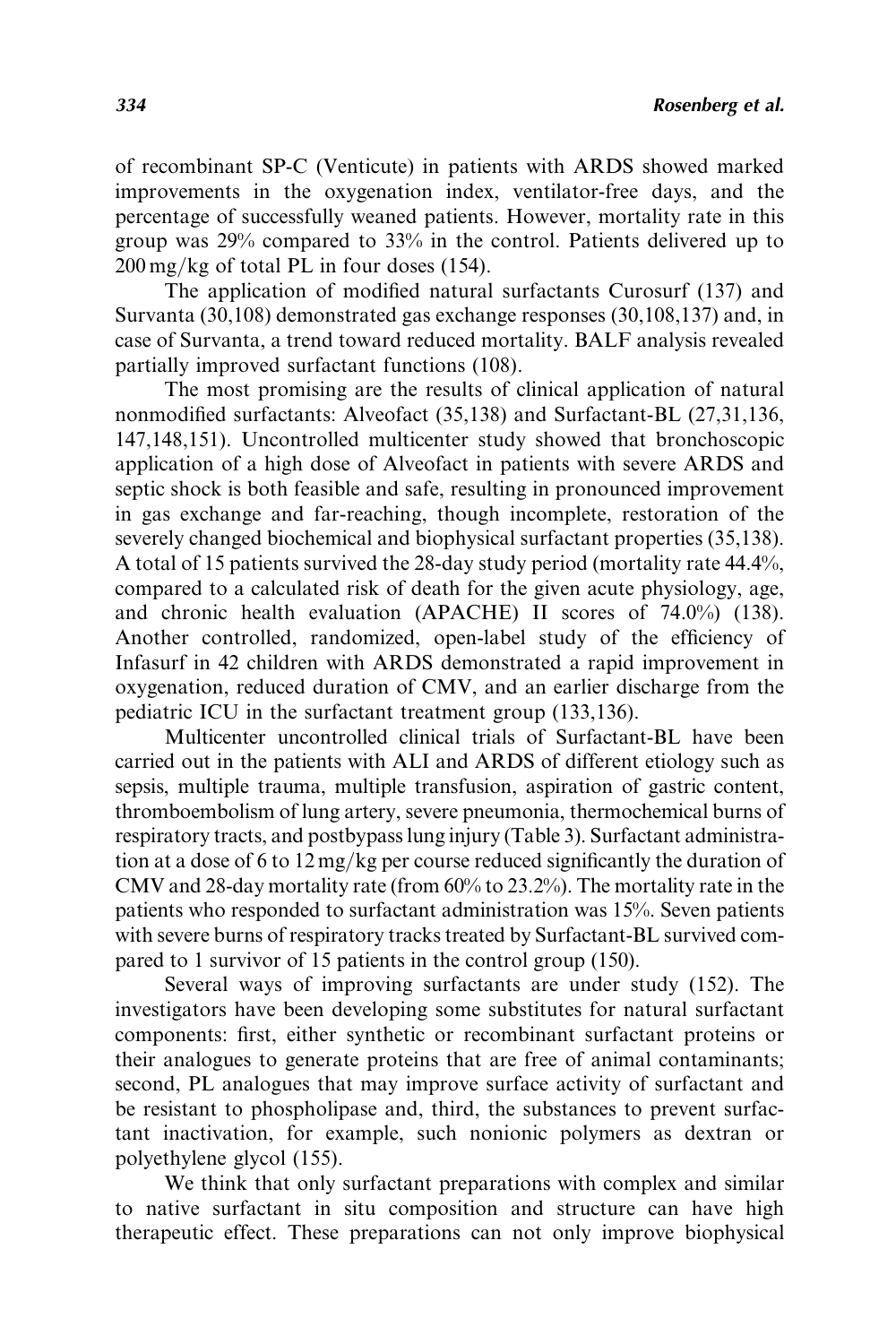| ALI/acute respiratory distress<br>syndrome etiology     | Type of<br>lung injury | Number of<br>patients | $28$ -day<br>survival |
|---------------------------------------------------------|------------------------|-----------------------|-----------------------|
| Aspiration of gastric content                           | Direct                 | 18                    | $17(94\%)$            |
| Severe pneumonia                                        | Direct                 | 26                    | 22(85%)               |
| Respiratory tract burns                                 | Direct                 | 11                    | $10(91\%)$            |
| Complication after pulmonectomy<br>in tuberculosis, ALI | Indirect               | 26                    | 24(92%)               |
| Sepsis                                                  | Indirect               | 28                    | $17(61\%)$            |
| Massive hemotransfusion                                 | Indirect               | 16                    | 10(68%)               |
| Postbypass lung injury                                  | Indirect               | 36                    | 25(69%)               |
| Severe multiple trauma                                  | Indirect               | 22                    | 15(68%)               |

Table 3 Surfactant-BL Application in Homogenous Groups of Patients with ALI Acute Respiratory Distress Syndrome

Abbreviation: ALI, acute lung injury.

parameters of injured lung but also serve as a substrate and stimulator for own endogenous surfactant synthesis (156), involve uninjured lung parenchyma areas in respiration, contribute to lung parenchyma immunity, lung defense system, and removal of toxic compounds from alveolar space with sputum.

#### Surfactant Therapy of Other Lung Disease

The finding of abnormalities of pulmonary surfactant system in practically all lung pathologies encourages the attempts of surfactant treatment of others than IRDS and ARDS lung disease. The experience in this field is not very wide. Surfactant preparations have been used for the treatment of pneumonia (27,157), atelectasis (158), asthma (159–161), and tuberculosis  $(27,162-164)$ .

Limited experience with selective bronchial instillation of surfactant in a patient with pneumonia has suggested the possibility of benefit (157). Surfactant-BL was used in more than 60 children (from 9 months to 14 years old) with acute bronchopneumonia complicated by stable atelectasis. The treatment resulted in significant reduction of the number of fibrobronchoscopies, an increase in complete and partial atelectasis solvability (158).

Clinical use of surfactant in asthma is currently under investigation. A study in which 12 asthmatic children received aerosolized bovine surfactant indicated that there were no changes in lung functions (159). In another clinical investigation, 11 adult asthmatic patients with stable airway obstruction were given aerosolized surfactant six hours after an asthma attack (160). All patients showed an improvement in pulmonary function. The investigation of the effect of a porcine natural surfactant on inflammatory changes in patients with mild asthma following segmental allergen challenge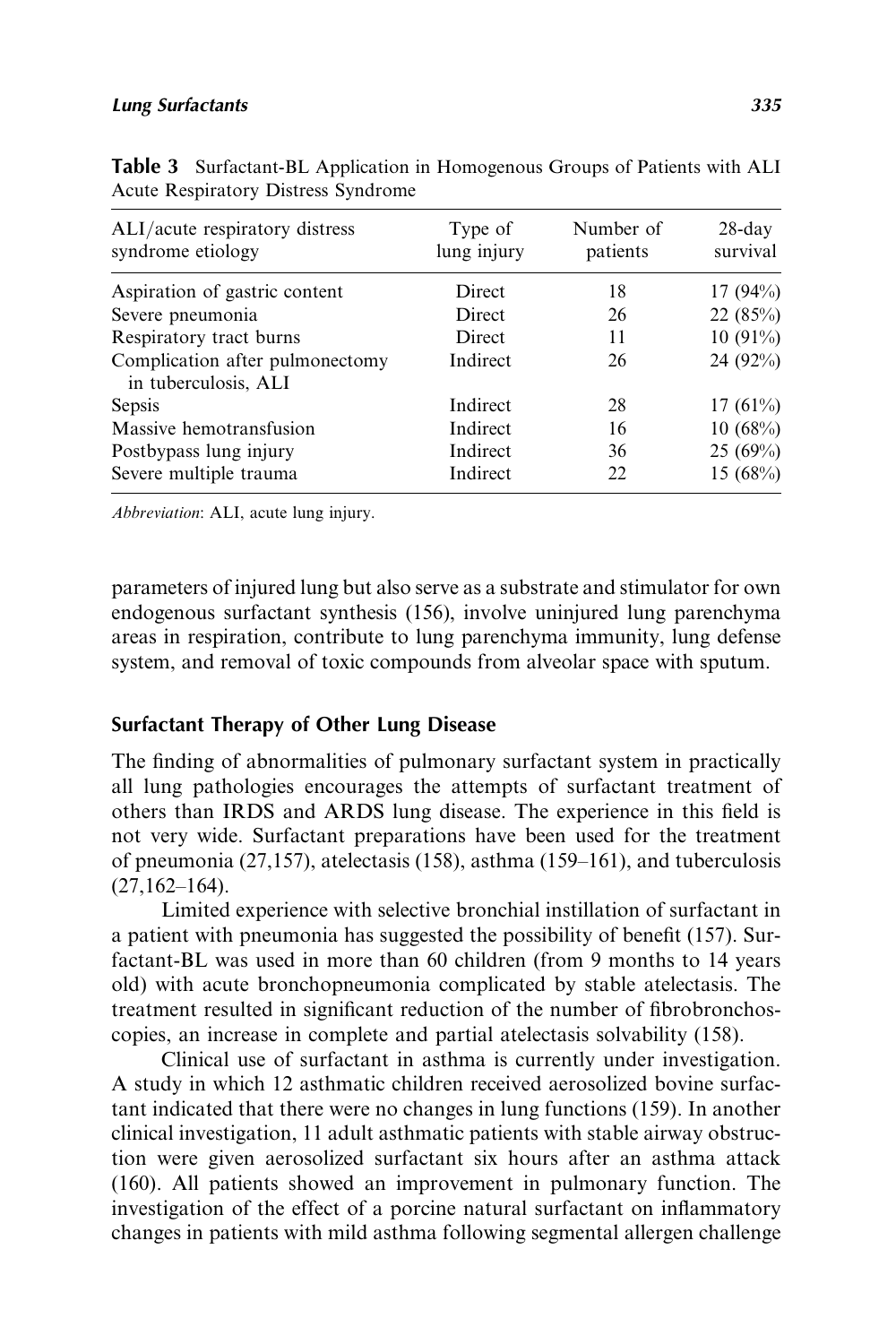(165) showed that allergen-induced inflammatory response was increased by surfactant pretreatment compared to placebo. It is unknown whether this pulmonary action is restricted to one specific preparation or true for various formulations. The researchers conclude that surfactant treatment of patients with asthma may require specifically designed preparations  $(23,54,110)$ .

There is limited information on the value of surfactant treatment of patients with COPD. In a single study of the effect of surfactant PL in COPD, patients with chronic bronchitis who received aerosolized PL three times daily for two weeks had a modest dose-related improvement in mucociliary transport and airflow compared to that in patients who received saline (166). The Discovery Labs has been developing an aerosolized surfactant solid form to treat hospitalized COPD patients. Work with aerosolized surfactant has demonstrated improved pulmonary function in such patients.

The surfactant application in lung tuberculosis is quite efficient (63,162– 164). Surfactant-BL was used in complex therapy for 52 patients with lung tuberculosis (162–164). All the patients discharged bacteria with sputum and had multidrug resistance. Small doses of surfactant  $(25 \text{ mg a day}, 0.3 \text{ mg/kg})$ were administered according to a specially designed scheme during two months together with four to five antituberculosis preparations. Six to eight weeks after the beginning of the treatment, 85.7% of patients demonstrated conversion of sputum to negative (vs. 65% in the control group); two to four months later, 94% of patients had infiltrate resolutions (vs. 67% in the control group), and 83% of patients had reduction or close of cavities (vs. 47% in the control group).

#### **CONCLUSION**

Although there are still a lot of questions regarding feasibility, efficiency, and methods of surfactant therapy for the diseases others than IRDS, the future of surfactant preparations seems to be quite promising. The application of surfactant preparations in patients with direct lung injury is more efficient than in the patients with indirect lung injury. Surfactant application can be fearlessly recommended for the patients with aspiration of gastric content, severe burns of respiratory tracts, severe pneumonia, lung contusion, and others. In any case, the analysis of the efficiency of surfactant therapy should be carried out in homogenous groups of patients as the definition of ARDS is too broad and includes the variety of patients with different and extremely complex pathophysiologies. Some patients may be more responsive to exogenous surfactant than others.

The therapeutic efficiency of surfactant formulations varies a lot. It is necessary to emphasize that the closer preparation composition and structure are to the characteristics of the surfactant in situ, the better results it has. The preparation must be administered as early after the onset of ALI/ ARDS as possible, preferably within the first 24 hours. Later administration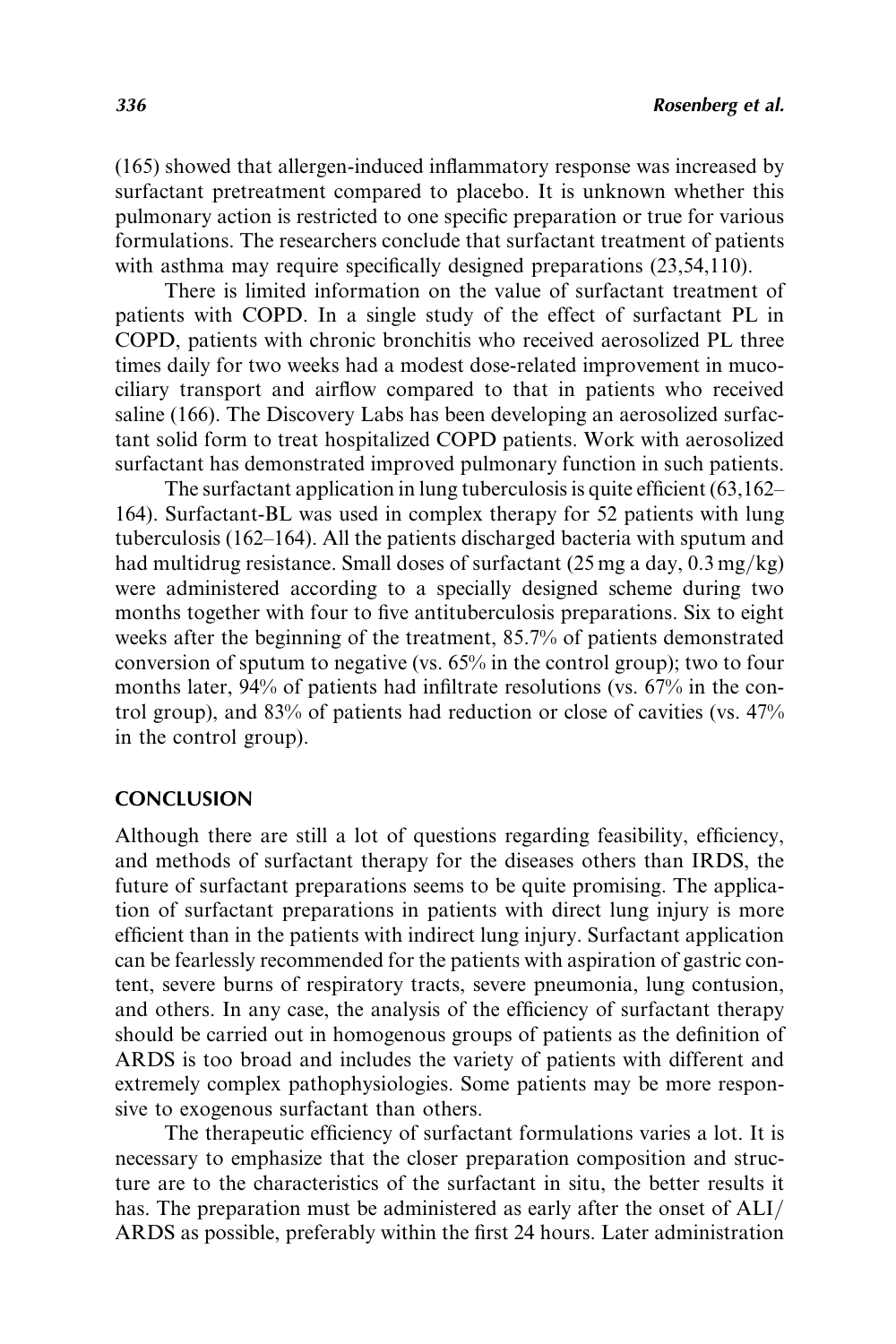often leads to failure. The dose varies essentially depending on the chosen surfactant preparation. The application of surfactants for some subacute pulmonary diseases and tuberculosis requires working out the treatment regimens different from ones in ALI/ARDS.

#### **REFERENCES**

- 1. King RJ, Clements JA. Surface active materials from dog lung: composition and physiological correlations. Am J Physiol 1972; 223:715.
- 2. Avery ME, Mead J. Surface properties in relation to atelectasis and hyaline membrane disease. Am J Dis Child 1959; 97:517–523.
- 3. Gross NK, Barnes E, Narine KR. Recycling of surfactant in black and beige mice: pool sizes and kinetics. J Appl Physiol 1988; 64:1027.
- 4. Ashbaugh DG, et al. Acute respiratory distress in adults. Lancet 1967; 2:319.
- 5. Lewis JF, Jobe AH. Surfactant and the adult respiratory distress syndrome. Am Rev Respir Dis 1993; 147:218–233.
- 6. Schmidt R, et al. Alteration of fatty acid profiles in different pulmonary surfactant phospholipids in acute respiratory distress syndrome and pneumonia. Am J Respir Crit Care Med 2001; 163:95.
- 7. Gunther A, et al. Surfactant alterations in severe pneumonia, ARDS and cardiogenic lung edema. Am J Respir Crit Care Med 1996; 153:176.
- 8. Baughman RP, et al. Decreased surfactant protein A in patients with bacterial pneumonia. Am Rev Respir Dis 1987; 147:653.
- 9. Baughman RP, et al. Changes in fatty acids in phospholipids of the bronchoalveolar fluid in bacterial pneumonia and in adult respiratory distress syndrome. Clin Chem 1984; 30:521.
- 10. Lewis J, Veldhuizen R. The role of surfactant in pneumonia and sepsis. Appl Cardiopulm Pathophysiol 2004; 13(1):55 (abstracts).
- 11. Griese M, Birrer P, Demirsoy A. Pulmonary surfactant in cystic fibrosis. Eur Respir J 1997; 10:1983.
- 12. von Bredow C, Birrer P, Griese M, Surfactant protein A and other bronchoalveolar lavage fluid proteins are altered in cystic fibrosis. Eur Respir J 2001; 17:716.
- 13. McCormack FX, et al. Idiopathic pulmonary fibrosis. Abnormalities in the bronchoalveolar lavage content of surfactant protein A. Am Rev Respir Dis 1991; 144:160.
- 14. Robinson PC, et al. Idiopathic pulmonary fibrosis. Abnormalities in the bronchoalveolar lavage fluid phospholipids. Am Rev Respir Dis 1988; 137:585.
- 15. Oyarzun MJ, Stevens P, Clemens JA. Effect of lung collapse on alveolar surfactant in rabbits subjected to unilateral pneumothorax. Exp Lung Res 1989; 15:90.
- 16. Hallman M, et al. Changes in surfactant in bronchoalveolar lavage fluid after hemithorax irradiation in patients with mesothelioma. Am Rev Respir Dis 1990; 141:998.
- 17. Hohlfeld J, et al. Dysfunction of pulmonary surfactant in asthmatics after segmental allergen challenge. Am J Respir Crit Care Med 1999; 159:1803.
- 18. Wright SM, et al. Altered airway surfactant phospholipids composition and reduced lung function in asthma. J Appl Physiol 2000; 89:283.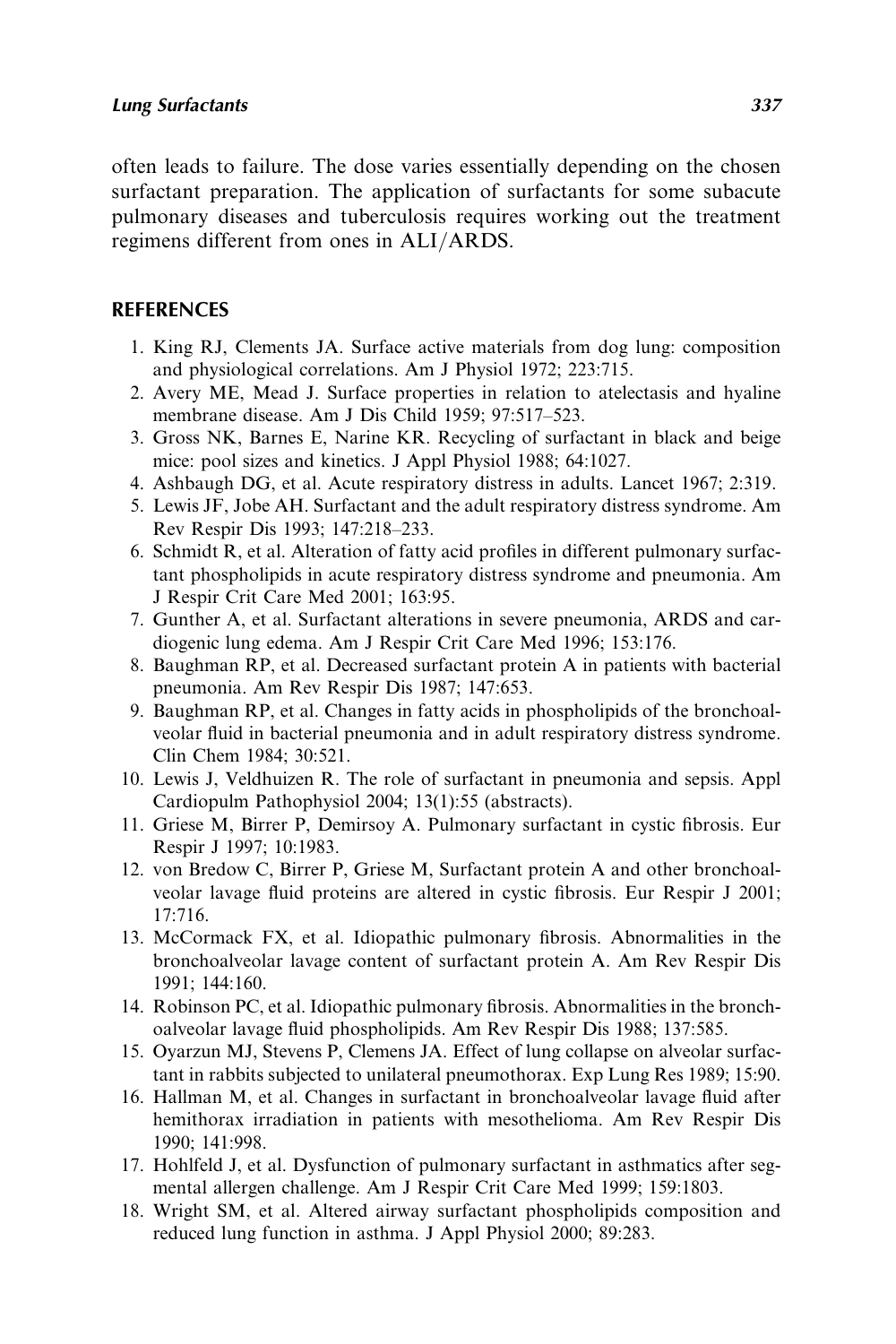- 19. Cheng G, et al. Increased levels of surfactant protein A and D in bronchoalveolar lavage fluids in patients with bronchial asthma. Eur Respir J 2000; 16:831.
- 20. Wang JY, et al. Allergen–induced bronchial inflammation is associated with decreased levels of surfactant proteins A and D in a murine model of asthma. Clin Exp Allergy 2001; 31:652.
- 21. Haczku A, et al. The late asthmatic response is linked with increased surface tension and reduced surfactant protein B in mice. Am J Physiol Lung Cell Mol Physiol 2002; 283:L755.
- 22. Ackerman SJ, et al. Hydrolysis of surfactant phospholipids catalyzed by phospholipase A2 and eosinophil lysophospholipases causes surfactant dysfunction: a mechanism for small airway closure in asthma. Chest 2003; 123:355S.
- 23. Hohlfeld JM, et al. Eosiniphil cationic protein (ECP) alters pulmonary structure and function in asthma. J Allergy Clin Immunol 2004; 113:96.
- 24. Devendra G, Spragg RG. Lung surfactant in subacute pulmonary disease. Respir Res 2002; 3:19–30.
- 25. Günther A, et al. Surfactant abnormalities in idiopathic pulmonary fibrosis, hypersensitivity pneumonitis and sarcoidosis. Eur Respir J 1999; 14:565.
- 26. Erokhin VV. Morphofunctional condition of lung cells at tuberculosis inflammation. In: Erokhin VV, Romanova LK, eds. Cell Biology of Normal and Pathological Lungs. Moscow: Medicine, 2000:422 (Russian).
- 27. Rosenberg O, et al. Surfactant therapy for acute and chronic lung diseases. Appl Cardiopulm Pathophysiol 2004; 13(1):78.
- 28. Fujiwara T, et al. Artificial surfactant therapy in hyaline membrane disease. Lancet 1980; 1:55.
- 29. Spragg RG. Current status of surfactant treatment of ARDS/ALI. Appl Cardiopulm Pathophysiol 2004; 13(1):88.
- 30. Gregory TJ, et al. Survanta supplementation in patients with acute respiratory distress syndrome (ARDS). Am J Respir Crit Care Med 1994; 49:A125.
- 31. Rosenberg OA, et al. When to start surfactant therapy (ST-therapy) of acute lung injury? Eur Respir J 2001; 18(suppl 38):P153, 7s (11th ERS Annual Congress, Berlin).
- 32. Anzueto A, et al. Aerosolized surfactant in adults with septic-induced acute respiratory distress syndrome. N Engl J Med 1996; 334:1417.
- 33. Anzueto A. Exogenous surfactant in acute respiratory distress syndrome: more is better. Eur Respir J 2002; 19:787.
- 34. MacIntire NR, et al. Efficiency of the delivery of aerosolized artificial surfactant in intubated patients with the adult respiratory distress syndrome. Am J Respir Crit Care Med 1994; 149:A125.
- 35. Günter A, et al. Bronchoscopic administration of bovine natural surfactant in ARDS and septic shock: impact of biophysical and biochemical surfactant properties. Eur Respir J 2002; 19:797.
- 36. Marini JJ. Advances in the understanding of acute respiratory distress syndrome: summarizing a decade of progress. Curr Opin Crit Care 2004; 10(4):265.
- 37. Bonĉuk-Dayanikli P, Taeusch WH. Essential and nonessential constituents of exogenous surfactants. In: Robertson B, Taeusch HW, eds. Surfactant Therapy for Lung Disease, Lung Biology in Health and Disease. Vol. 84. New York: Marcel Dekker, Inc., 1995:217.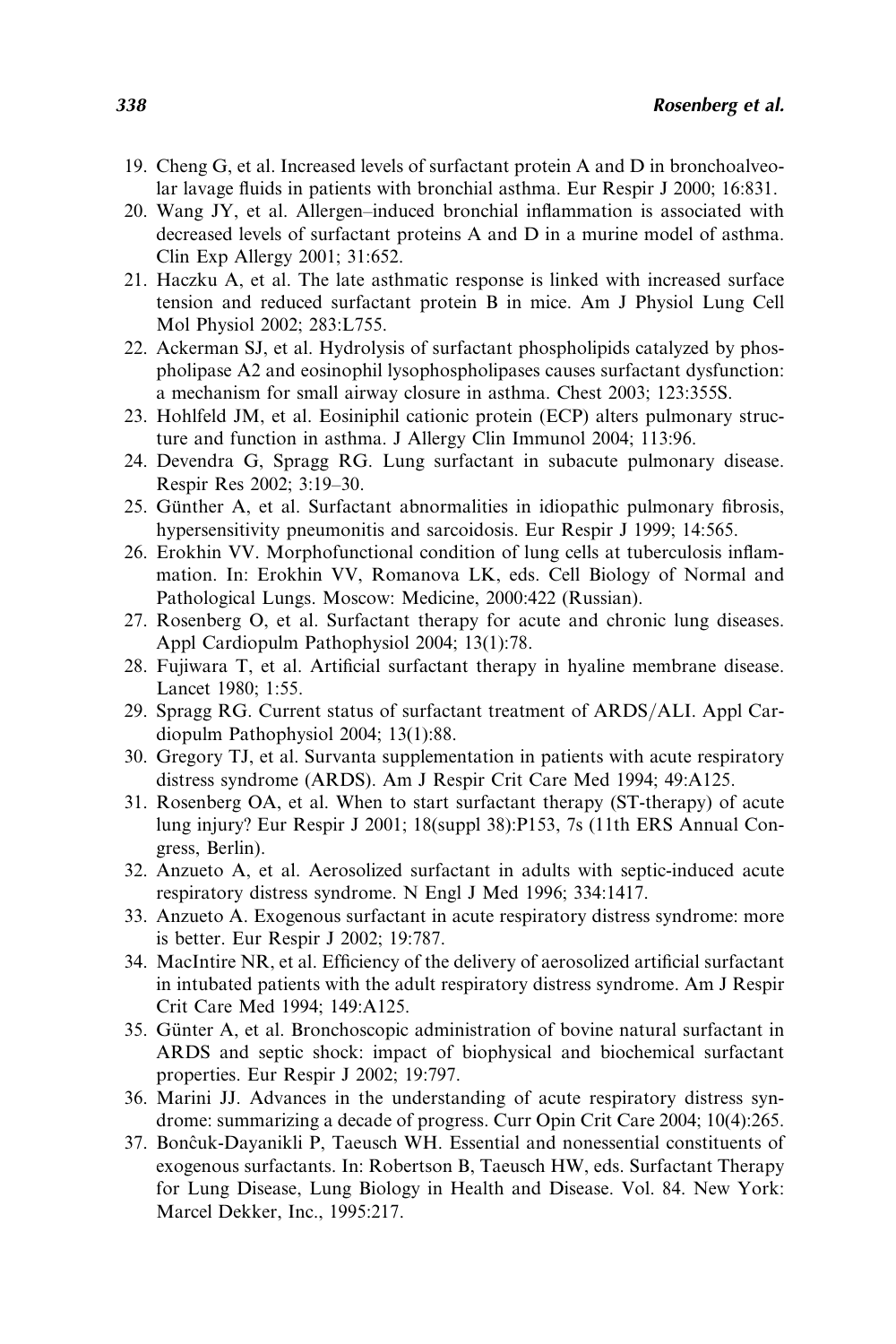- 38. Sanders RL. The composition of pulmonary surfactant. In: Farrell PM, ed. Lung Development: Biological and Clinical Perspectives. Vol. 1. New York: Academic Press, 1982:193.
- 39. Günther A, et al. Surfactant alteration and replacement in acute respiratory distress syndrome. Respir Res 2001; 2:353.
- 40. Possmayer F. A proposed nomenclature for pulmonary surfactant-associated proteins. Am Rev Respir Dis 1988; 138:990.
- 41. Persson A, et al. Purification and biochemical characterization of CP4 (SP-D), a collagenous surfactant-associated protein. Biochemistry 1989; 28:6361.
- 42. Schurch S, Bachofen H. Biophysical aspects in the design of a therapeutic surfactant. In: Robertson B, Taeusch HW, eds. Surfactant Therapy for Lung Disease, Lung Biology in Health and Disease. 84. New York: Marcel Dekker, Inc., 1995:3.
- 43. Goerke J, Clements JA, Alveolar surface tension and lung surfactant. In: Handbook of Physiology. The Respiratory System. Mechanics of Breathing. Vol. 3. Bethesda, Am Phisiol Soc, 1986:Sect 3, Part I, 247.
- 44. Mead J, Collier C. Relation of volume history of lungs to respiratory mechanics in anesthetized dogs. J Appl Physiol 1959; 14:669.
- 45. Horie T, Hildebrandt J. Dynamic compliance, limit cycles, and static equilibria of excised cat lung. J Appl Physiol 1971; 31:23.
- 46. Bangham AD. Artificial lung expanding compound  $(ALEC<sup>tm</sup>)$ . In: Lasic, Papahajopoulos, eds. Medical Applications of Liposomes. Elsevier Science, 1998:445.
- 47. Schürch S, Goerke J, Clements JA. Direct determination of volume- and timedependence of alveolar surface tension in excised lungs. Proc Natl Acad Sci USA 1978; 75:3417.
- 48. Bachofen H, et al. Relations among alveolar surface tension, surface area, volume and recoil pressure. J Appl Physiol 1987; 62:1878.
- 49. Bachofen H, et al. Experimental hydrostatic pulmonary edema in rabbit lungs. Morphology Am Rev Respir Dis 1993; 147:989.
- 50. Bachofen H, Schürch S, Weibel IR. Experimental hydrostatic pulmonary edema in rabbit lungs. Barrier lesions. Am Rev Respir Dis 1993; 147:997.
- 51. Wollmer P, Jonson B, Lachmann B. Evaluation of lung permeability. In: Robertson B, Taeusch HW, eds. Surfactant Therapy for Lung Disease, Lung Biology in Health and Disease. 84. New York: Marcel Dekker, Inc., 1995:199.
- 52. LaForce FM, Kelley WJ, Huber JL. Inactivation of staphylococci by alveolar macrophages with preliminary observations on the importance of alveolar lining material. Am Rev Respir Dis 1973; 108:783.
- 53. van Iwaarden FJ, van Golde LMJ. Pulmonary surfactant and lung defense. In: Robertson B, Taeusch HW, eds. Surfactant Therapy for Lung Disease, Lung Biology in Health and Disease. 84. New York: Marcel Dekker, Inc., 1995:75.
- 54. Hohlfeld J, Fabel H, Hamm H. The role of pulmonary surfactant in obstructive airway disease. Eur Respir J 1997; 10:482.
- 55. Hohlfeld JM. The role of pulmonary surfactant in asthma. Major components of surfactant (functions). Respir Res 2002; 3:4.
- 56. Goerke J. Pulmonary surfactant: functions and molecular composition. Biochim Biophys Acta 1998; 1408:79.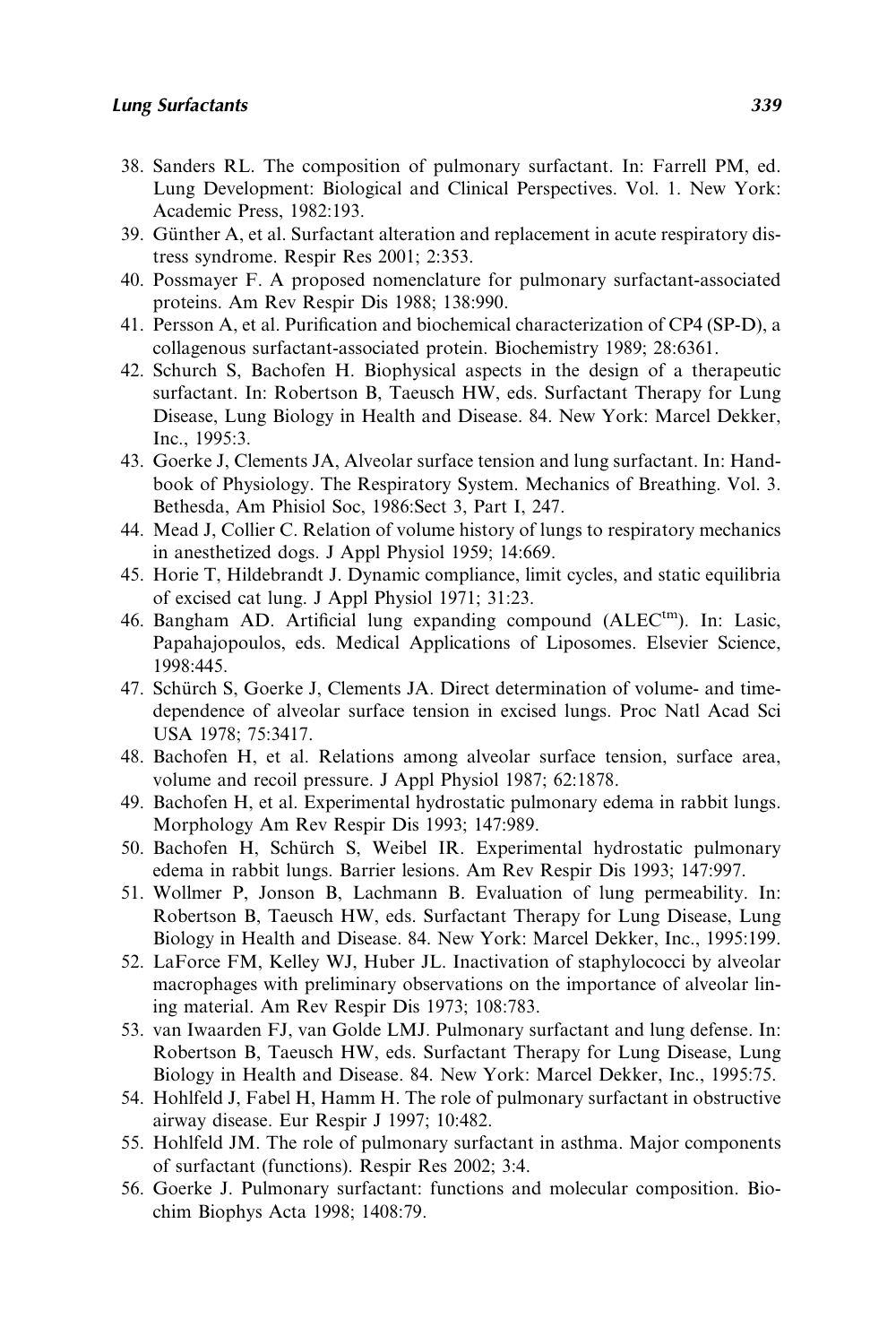- 57. Bates SR, Ibach PB, Fisher AB. Phospholipids co-isolated with rat surfactant protein C account for the apparent protein-enhanced uptake of liposomes into lung granular pneumocytes. Exp Lung Res 1989; 15:695.
- 58. Longo ML, et al. A function of lung surfactant protein SP-B. Science 1993; 261:453.
- 59. Cocksgutt A, Absolom D, Possmayer F. The role of palmitic acid in pulmonary surfactant: enhancement of surface activity and prevention of inhibition by blood proteins. Biochim Biophys Acta 1991; 1085:248.
- 60. Holm BA, et al. Biophysical inhibition of synthetic lung surfactants. Chem Phys Lipids 1990; 52:243.
- 61. Tanaka Y, et al. Development of synthetic lung surfactants. J Lipid Res 1986; 27:475.
- 62. Orgeig S, Daniels CB. The roles of cholesterol in pulmonary surfactant: insights from comparative and evolutionary studies. Comp Biochem Physiol A Mol Integr Physiol 2001; 129:75.
- 63. Floros J, et al. Pulmonary surfactant-update on function, molecular biology and clinical implications. Current Respir Med Rev 2005; 1:77.
- 64. Crouch E, Wright JR. Surfactant proteins A and D and pulmonary host defense. Ann Rev Physiol 2001; 63:521.
- 65. Phelps DS. Surfactant regulation of host defense function in the lung: a question of balance. Pediatr Pathol Mol Med 2001; 20:269.
- 66. Hawgood S. The hydrophilic surfactant protein SP-A: molecular biology, structure, and function. In: Robertson B, Van Golde LMG, Batenburg JJ, eds. Pulmonary Surfactant: From Molecular Biology to Clinical Practice. Amsterdam: Elsevier, 1992:33.
- 67. Erpenbeck VJ, et al. Surfactant protein D regulates phagocytosis of grass pollen-derived starch granules by alveolar macrophages. Appl Cardiopulm Pathophysiol 2004; 13:31.
- 68. Wright JR. Immunomodulatory functions of surfactant. Physiol Rev 1997; 77:931.
- 69. Wright JR. Surfactant: a pulmonary link between innate and adaptive immunity. Appl Cardiopulm Pathophysiol 2004; 13:104.
- 70. Clark H, et al. Surfactant protein reduces alveolar macrophage apoptosis in vivo. J Immunol 2002; 169:2892.
- 71. Clark HW, et al. A recombinant fragment of human surfactant protein D reduces alveolar macrophage apoptosis and pro-inflammatory cytokones in mice developing pulmonary emphysema. Ann NY Acad Sci 2003; 1010:113.
- 72. Lewis J, Veldhuizen R. The role of surfactant in the pathophysiology of acute lung injury. Appl Cardiopulm Pathophysiol 2004; 13:53.
- 73. Kaplan JH, et al. Differential response of collectin deficient mouse models to bleomycin induced lung injury. Appl Cardiopulm Pathophysiol 2004; 13:51.
- 74. Nogee LM, et al. A mutation in the surfactant protein B gene responsible for fatal neonatal respiratory disease in multiple kindreds. J Clin Invest 1994; 93:1860.
- 75. Clark JC, et al. Targeted disruption of the surfactant protein B gene disrupts surfactant homeostasis, causing respiratory failure in newborn mice. Proc Natl Acad Sci USA 1995; 92(17):7794.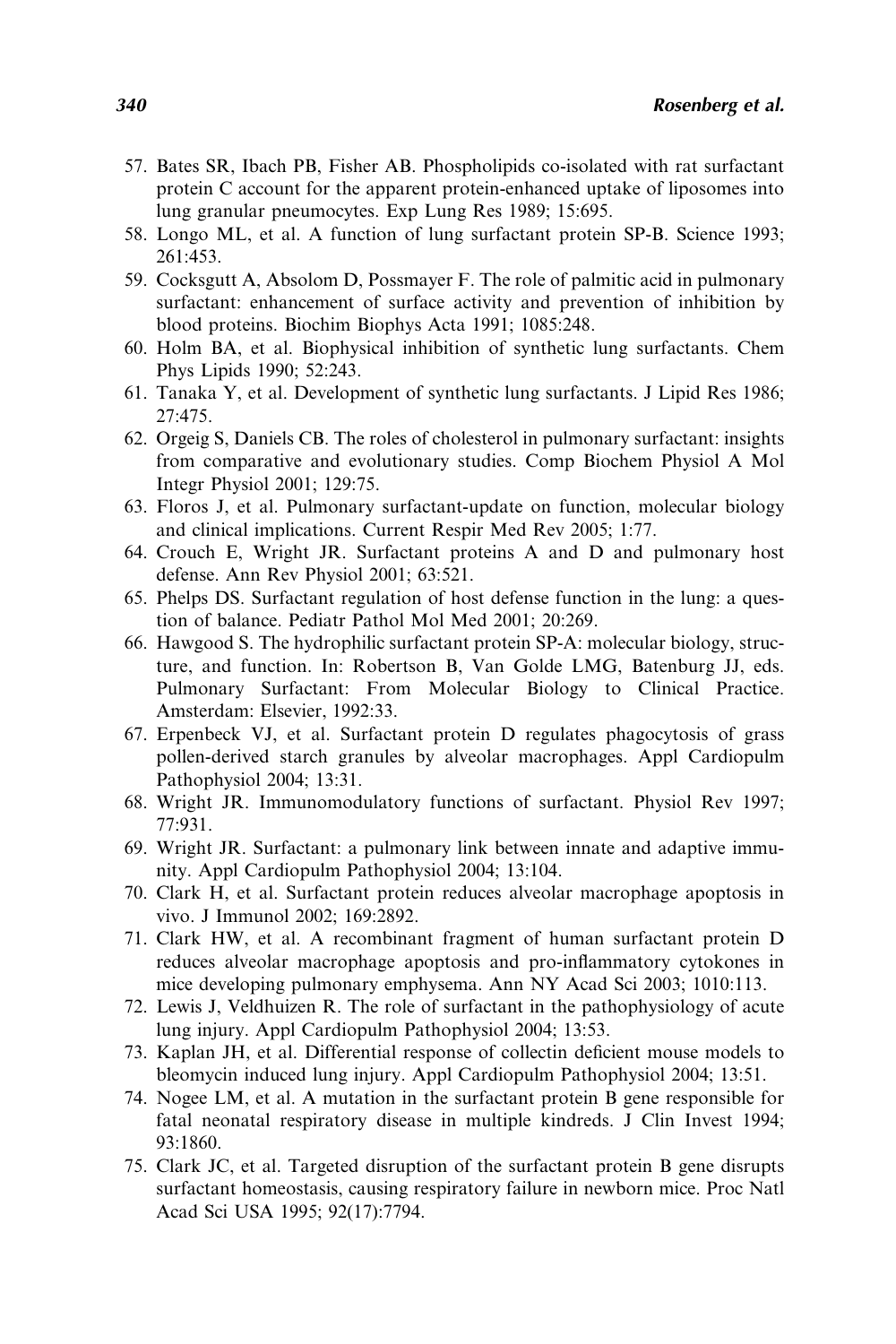- 76. Melton KR, et al. SP-B deficiency causes respiratory failure in adult mice. Am J Physiol 2003; 285:L543.
- 77. Cochrane CG. A critical examination of the role of SP-B in alveolar expansion. Appl Cardiopulm Pathophysiol 2004; 13:27.
- 78. Cruz A, et al. Analysis by scanning force microscopy of the micro- and nanostructure of Langmuir-Blodgett pulmonary surfactant films. Appl Cardiopulm Pathophysiol 2004; 13:30.
- 79. Cruz A, et al. Effect of pulmonary surfactant protein SP-B on the micro- and nanostructure of phospholipids films. Biophys J 2004; 86:308.
- 80. Miles PR, et al. Pulmonary surfactant inhibits LPS-induced nitric oxide production by alveolar macrophages. Am J Physiol 1999; 276:L186.
- 81. van Iwaarden JF, et al. Alveolar macrophages, surfactant lipids, and surfactant protein B regulate the induction of immune responses via the airways. Am J Respir Cell Mol Biol 2001; 24:452.
- 82. Ikegami M. SP-B protects lung from inflammation. Appl Cardiopulm Pathophysiol 2004; 13:45.
- 83. Weaver TE, Conkright JJ. Function of surfactant proteins B and C. Annu Rev Physiol 2001; 63:555.
- 84. Na Nkorn P, et al. The influence of truncated surfactant-protein C (SP-C17) on the surface properties of lipid-monolayers at the air-water interface. Appl Cardiopulm Pathophysiol 2004; 13:62.
- 85. Cotton RB, Olsson T. Lung mechanics in respiratory distress syndrome. In: Robertson B, Taeusch HW, eds. Surfactant Therapy for Lung Disease, Lung Biology in Health and Disease. Vol. 84. New York: Marcel Dekker, Inc., 1995:121.
- 86. Floros J, et al. Dinucleotide repeats in the human surfactant protein B gene and respiratory distress syndrome. Biochem J 1995; 305:583.
- 87. Nogee LM, et al. Deficiency of pulmonary surfactant protein B in alveolar proteinosis. N Engl J Med. 1993; 328:406.
- 88. Hallman M, et al. Evidence of lung surfactant abnormality in respiratory failure. Study of bronchoalveolar lavage phospholipids, surface activity, phospholipase activity, and plasma myoinositol. J Clin Invest 1982; 70:673.
- 89. Gregory TJ, et al. Surfactant chemical composition and biophysical activity in acute respiratory distress syndrome. J Clin Invest 1991; 88:1976.
- 90. Pison U, et al. Surfactant abnormalities in patients with respiratory failure after multiple trauma. Am Rev Respir Dis 1989; 140:1033.
- 91. Green KE, et al. Serial changes in surfactant-associated proteins in lung and serum before and after onset of ARDS. Am J Respir Crit Care Med 1999; 160:1843.
- 92. Lewis JF, et al. Altered alveolar surfactant is an early marker of acute lung injury in septic adult sheep. Am J Respir Crit Care Med 1994; 150:123.
- 93. Veldhuizen R, et al. Pulmonary surfactant subfractions in patients with the acute respiratory distress syndrome. Am J Respir Crit Care Med 1995; 152:1867.
- 94. Seeger W, Stohr G, Wolf HR. Alteration of surfactant function due to protein leakage: special interaction with fibrin monomer. J Appl Physiol 1985; 58:326.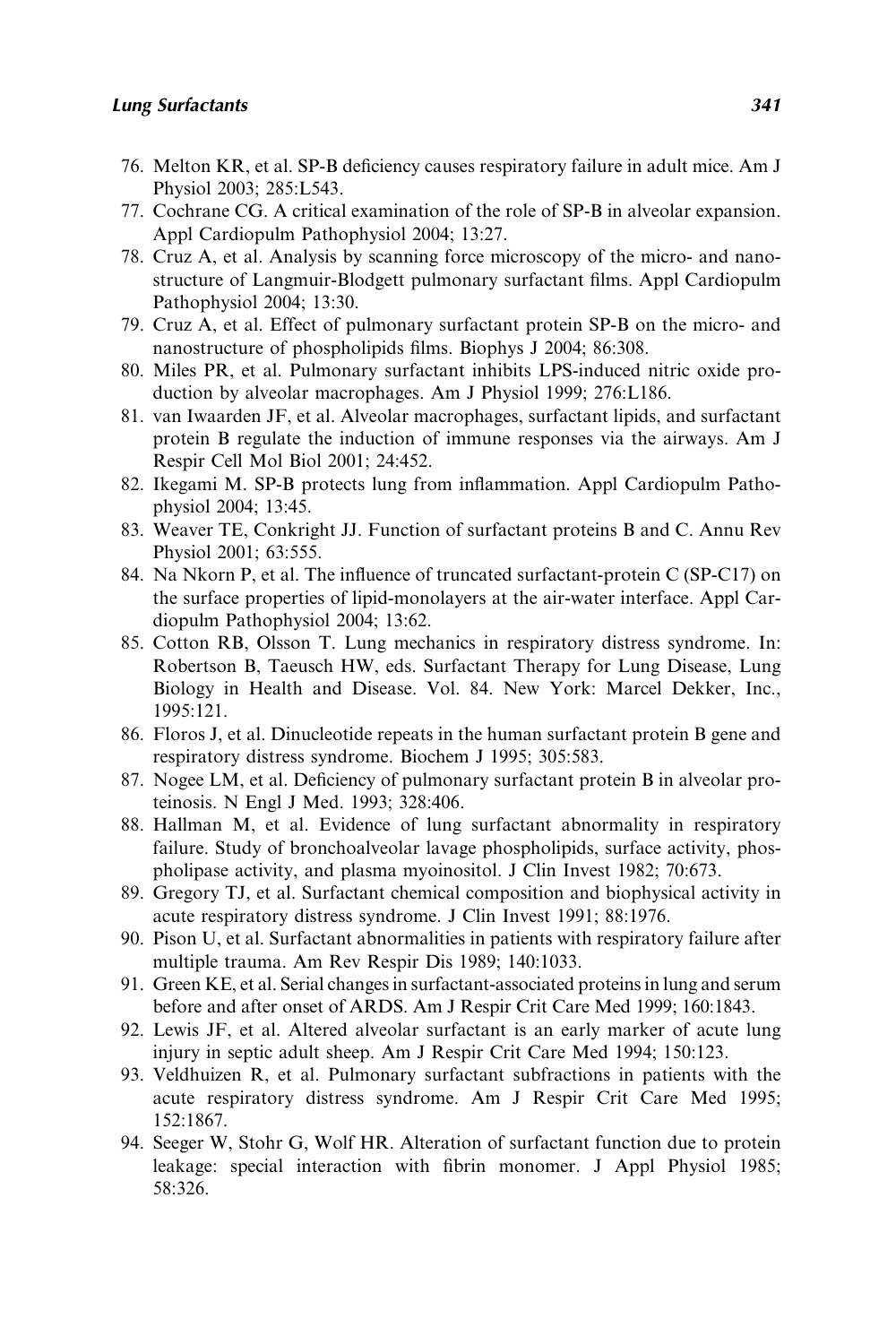- 95. Cockshutt AM, Weitz J, Possmayer F. Pulmonary surfactant-associated protein A enhances the surface activity of lipid extract surfactant and reverses inhibition by blood proteins in vitro. Biochemistry 1990; 29:8424.
- 96. Holm BA, Notter RH. Effects of hemoglobin and cell membrane lipids on pulmonary surfactant activity. J Appl Physiol 1987; 63:1434.
- 97. Fuchimukai T, Fujiwara T, Takahashi A. Artificial pulmonary surfactant inhibition by proteins. J Appl Physiol 1987; 62:429.
- 98. Seeger W, et al. Surface properties and sensitivity to protein-inhibition of a recombinant apoprotein C-based phospholipids mixture in vitro-comparison to natural surfactant. Biochim Biophys Acta 1991; 1081:45.
- 99. Seeger W, Gunther A, Thede C. Differential sensitivity to fibrinogen inhibition of SP-C- vs. SP-B-based surfactants. Am J Physiol 1992; 262:L286.
- 100. Venkitaraman AR, et al. Biophysical inhibition of synthetic phosphilipid-lung surfactant apoprotein admixtures by plasma proteins. Chem Phys Lipids 1991; 57:49.
- 101. Seeger W, et al. Lung surfactant phospholipids associate with polymerizing fibrin: loss of surface activity. Am J Respir Cell Mol Biol 1993; 9:213.
- 102. Gunther A, et al. Surfactant incorporation markedly alters mechanical properties of a fibrin clot. Am J Respir Cell Mol Biol 1995; 13:712.
- 103. Gunther A, Markart P, Kalinowski M, et al. Cleavage of surfactantincorporated fibrin by different fibrinolytic agents. Kinetics of lysis and rescue of surface activity. Am J Respir Cell Mol Biol 1999; 21:738.
- 104. Schermuly RT, et al. Conebulization of surfactant and urokinase restores gas exchange in perfused lungs with alveolar fibrin formation. Am J Physiol Lung Cell Mol Physiol 2001; 280:L792.
- 105. Petty TL, et al. Abnormalities in lung elastic properties and surfactant function in adult respiratory distress syndrome. Chest 1979; 75:571.
- 106. Baker CS, et al. Damage to surfactant-specific protein in acute respiratory distress syndrome. Lancet 1999; 353:1232.
- 107. Pison U, et al. Altered pulmonary surfactant in uncomplicated and septicemiacomplicated courses of acute respiratory failure. J Trauma 1990; 30:19.
- 108. Gregory TJ, et al. Bovine surfactant therapy for patients with acute respiratory distress syndrome. Am J Respir Crit Care Med 1997; 155:1309.
- 109. Kurashima K, et al. Surface activity of sputum from acute asthmatic patients. Am J Respir Crit Care Med I 1997; 155:1254.
- 110. Hohlfeld JM. Potential role of surfactant in asthma. Appl Cardiopulm Pathophysiol 2004; 13:44.
- 111. Liu M, Wang L, Enhorning G. Surfactant dysfunction develops when the immunized guinea-pig is challenged with ovalbumin aerosol. Clin Exp Allergy 1995; 25:1053.
- 112. Cheng G, et al. Compositional and functional changes of pulmonary surfactant in a guinea-pig model of chronic asthma. Respir Med 2001; 95:180.
- 113. Morley CJ, et al. Dry artificial lung surfactant and its effect on very premature babies. Lancet 1981; 1:64.
- 114. Revak SD, et al. The use of synthetic peptides in the formation of biophysically and biologically active pulmonary surfactants. Pediatr Res 1991; 29:460.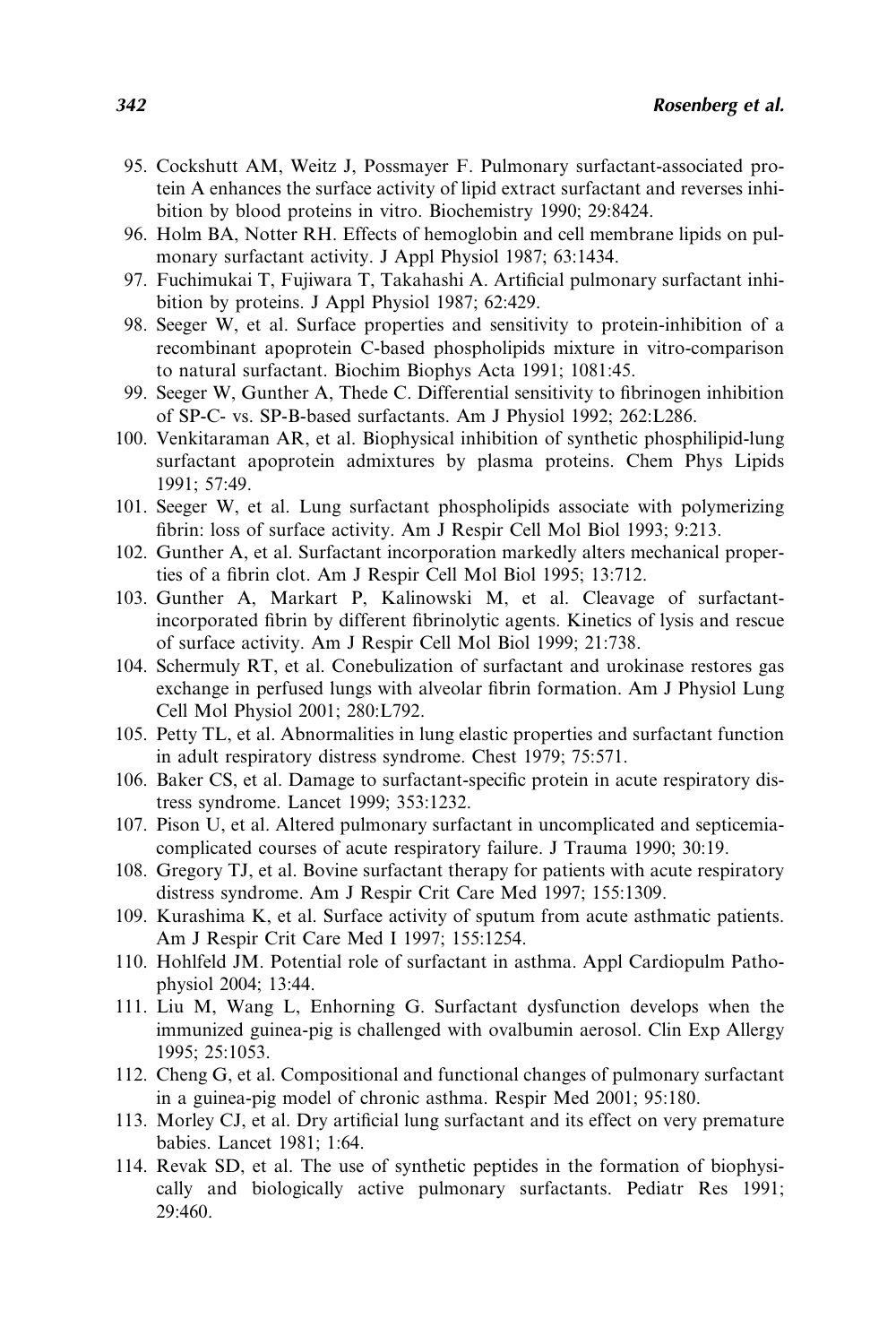- 115. Häfner D, Germann P-G, Hauschke D. Effects of rSP-C surfactant on oxygenation and histology in a rat-lung-lavage model of acute lung injury. Am J Respir Crit Care Med 1998; 158:270.
- 116. Taeusch HW, et al. Characterization of bovine surfactant for infants with respiratory distress syndrome. Pediatrics 1986; 77:572.
- 117. Curstedt T, et al. Artificial surfactant based on different hydrophobic low-molecular-weight proteins. In: Lachmann B, ed. Surfactant Replacement Therapy in Neonatal and Adult Respiratory Distress Syndrome. Berlin: Springer-Verlag, 1988:332.
- 118. Wiseman LR, Bryson HM. Porcine-derived lung surfactant: a review of the therapeutic efficacy and clinical tolerability of a natural surfactant preparation (Curosurf) in neonatal respiratory distress syndrome. Drugs 1994; 48:386.
- 119. Hallman M, et al. Isolation of human surfactant from amniotic fluid and pilot study of its efficacy in respiratory distress syndrome. Pediatrics 1983; 71:473.
- 120. Shalamov VIu, et al. Efficacy of domestic surfactant from human amniotic fluid - surfactant-HL in complex intensive care therapy of newborns with RDS. Ross Vest Perin Ped 1999; 44:29 (Russian).
- 121. Rosenberg OA, et al. Pharmacological properties and therapeutic efficacy of the domestic preparations of lung surfactants. Biull Eksp Biol Med 1998; 126:455 (Russian).
- 122. Notter RH, et al. Lung surfactant replacement in premature lambs with extracted lipids from bovine lung lavage: effects of dose, dispersion technique and gestational age. Pediatr Res 1985; 19:569.
- 123. Yu S, et al. Bovine pulmonary surfactant: chemical composition and physical properties. Lipids 1983; 18:522.
- 124. Bligh EG, Dayer WJ. A rapid method of total lipid extraction and purification. Can J Biochem Physiol 1959; 37:911.
- 125. Bernhard W, et al. Commercial versus native surfactants surface activity, molecular components, and the effect of calcium. Am J Respir Crit Care Med 2000; 162:1524.
- 126. Rudiger M, et al. Naturally derived commercial surfactants differ in composition of surfactant lipids and in surface viscosity. Am J Physiol Lung Cell Mol Physiol 2005; 288:L379.
- 127. Gunther A, Seeger W. Resistance to surfactant inactivation. In: Robertson B, Taeusch HW, eds. Surfactant Therapy for Lung Disease, Lung Biology in Health and Disease. Vol. 84. New York: Marcel Dekker, Inc., 1995:269.
- 128. Seeger W, et al. Surfactant inhibition by plasma proteins: differential sensitivity of various surfactant preparations. Eur Respir J 1993; 6:971.
- 129. Halliday HL. Natural vs synthetic surfactant in neonatal respiratory distress syndrome. Drugs 1996; 51:226.
- 130. Arnold C, et al. A multicenter, randomized trial comparing synthetic surfactant with modified bovine surfactant extract in the treatment of neonatal respiratory distress syndrome. Pediatrics 1996; 97:1.
- 131. Lachmann B. Surfactant replacement in acute respiratory failure: animal studies and first clinical trials. In: Lachmann B, ed. Surfactant Replacement Therapy. New York: Springer-Verlag, 1987:212.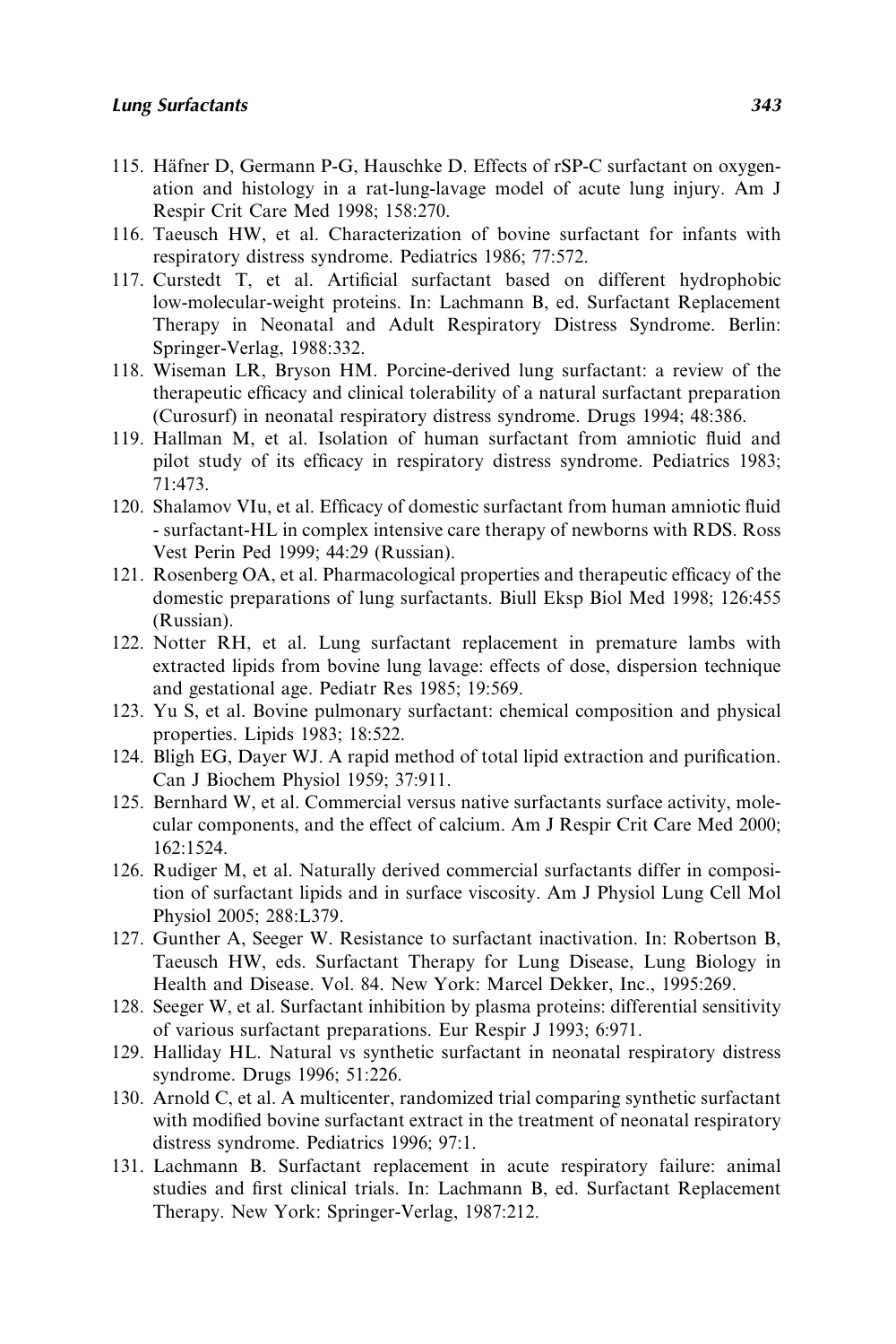- 132. Lachmann B. Open up the lung and keep the lung open. Intensive Care Med 1992; 13:319.
- 133. Willson DF, et al. Instillation of calf lung surfactant extract (Calfactant) is beneficial in pediatric acute hypoxemic respiratory failure. Crit Care Med 1999; 27:188.
- 134. Walmrath D, et al. Bronchoscopic surfactant administration in patients with severe adult respiratory distress syndrome and sepsis. Am J Respir Crit Care Med 1996; 154:57.
- 135. Spragg RG, et al. Effect of recombinant surfactant protein C–based surfactant on the acute respiratory distress syndrome. N Engl J Med 2004; 351:884.
- 136. Bautin A, et al. Multicentre clinical trial of surfactant-BL for treatment of adult respiratory distress syndrome. Clin Stud Med 2002; 2:8 (Russian).
- 137. Spragg RG, et al. Acute effects of a single dose of porcine surfactant on patients with the adult respiratory distress syndrome. Chest 1994; 105:195.
- 138. Walmrath D, et al. Bronchoscopic administration of bovine natural surfactant in ARDS and septic shock: impact on gas exchange and haemodynamics. Eur Respir J 2002; 19:805.
- 139. Tsibul'kin EK. Our experience in the use of a Russian preparation of pulmonary surfactant in the treatment of acute respiratory distress syndrome and severe pneumonia in children. Anesteziol Reanimatol 1999; 2:61 (Russian).
- 140. Bernard GR, et al. The American-European consensus conference on ARDS: definitions, mechanisms, relevant outcomes, and clinical trial coordination. Am J Respir Crit Care Med 1994; 149:818.
- 141. Rosenberg O, et al. Surfactant therapy of all dose-effect relationship. Am J Respir and Crit Care Med 2002; 165:8.
- 142. Rusanov SIu, et al. Comparative efficacy of endotracheal aerosol and microstream introduction of Surfactant-BL in complex intensive care therapy of newborns with severe RDS. Ros Vest Perinat Ped 2003; 1:26 (Russian).
- 143. Spragg RG. Acute respiratory distress syndrome. Surfactant replacement therapy. Clin Chest Med 2000; 21:531.
- 144. Liolios A. Evidence-based medicine in intensive care unit. A debate 23rd International Symposium of Intensive Care and Emergency Medicine, Program and abstracts, Brussels, Belgium, Mar 18–21, 2003.
- 145. Marini JJ. Evidence-based medicine in intensive care unit. A debate 23rd International Symposium of Intensive Care and Emergency Medicine, Program and abstracts, Brussels, Belgium, Mar 18–21, 2003.
- 146. Greenhalgh T. How to Read a Paper: The Basics of Evidence Based Medicine. 2nd ed. London: BMJ Books, 2001.
- 147. Osovskikh V, Seiliev A, Rosenberg O. Exogenous surfactant: a potent drug for gastric content aspiration? Eur Respir J 2002; 20:336.
- 148. Osovskikh V, Seiliev A, Rosenberg O. ARDSp and ARDSexp: different responses to surfactant administration. Eur Respir J 2003; 22:551.
- 149. Satoh D, et al. Effect of surfactant on respiratory failure associated with thoracic aneurysm surgery. Crit Care Med 1998; 10:1660.
- 150. Tarasenko M, et al. Surfactant therapy–the real chance to survive for patients with severe inhalation injury. Eur Respir J 2004; 24:4127.